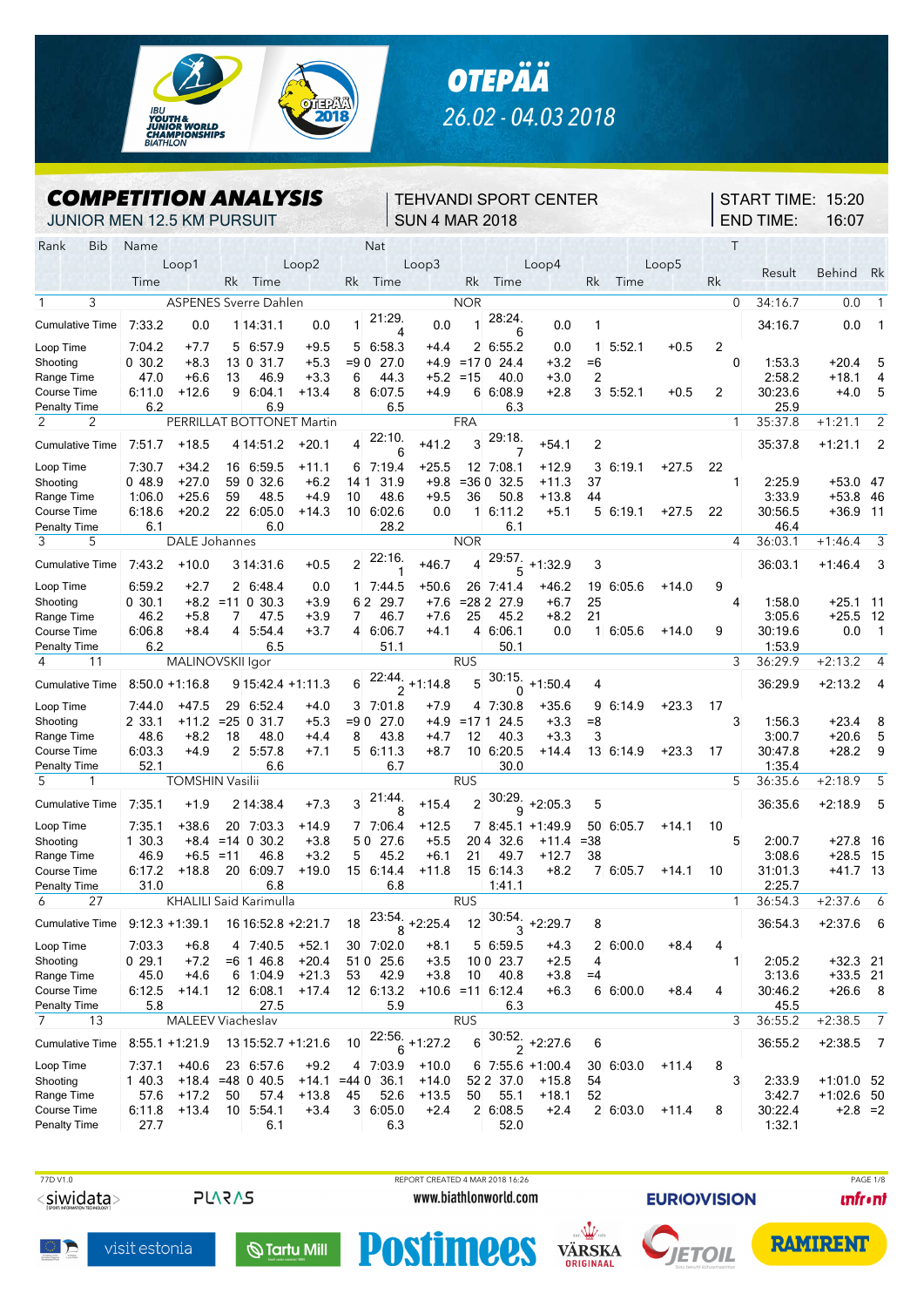| Rank<br>Bib                               | Name              |                        |               |                                   |                        |                | Nat              |                                 |            |                       |                            |        |                   |                    | Τ            |                   |                         |                 |
|-------------------------------------------|-------------------|------------------------|---------------|-----------------------------------|------------------------|----------------|------------------|---------------------------------|------------|-----------------------|----------------------------|--------|-------------------|--------------------|--------------|-------------------|-------------------------|-----------------|
|                                           |                   | Loop1                  |               |                                   | Loop2                  |                |                  | Loop3                           |            |                       | Loop4                      |        |                   | Loop5              |              | Result            | Behind Rk               |                 |
|                                           | Time              |                        |               | Rk Time                           |                        | Rk             | Time             |                                 | Rk         | Time                  |                            | Rk     | Time              |                    | Rk           |                   |                         |                 |
| 8<br>4                                    |                   |                        |               | LAEGREID Sturla Holm              |                        |                |                  |                                 | <b>NOR</b> |                       |                            |        |                   |                    | 5            | 37:05.5           | $+2:48.8$               | 8               |
| <b>Cumulative Time</b>                    | 8.04.0            | $+30.8$                |               | 5 15:29.0                         | $+57.9$                | 5              | 23:13.<br>4      | $+1.44.0$                       |            | 30:53.<br>0           | $+2.28.4$                  | 7      |                   |                    |              | 37:05.5           | $+2:48.8$               | 8               |
| Loop Time                                 | 7:22.0            | $+25.5$                |               | 10 7:25.0                         | +36.6                  |                | 20 7:44.4        | $+50.5$                         |            | 25 7:39.6             | $+44.4$                    |        | 17 6:12.5         | $+20.9$            | 16           |                   |                         |                 |
| Shooting                                  | 1 33.1            | $+11.2$                | $= 25$        | 36.0<br>$\mathbf{1}$              | $+9.6$                 |                | 27 2 25.4        | $+3.3$                          | 81         | 25.9                  | $+4.7$                     | 16     |                   |                    | 5            | 2:00.4            | $+27.5$ 15              |                 |
| Range Time                                | 46.9              | $+6.5 = 11$            |               | 51.7                              | $+8.1$                 | 19             | 41.0             | $+1.9$                          | 5          | 42.3                  | $+5.3$                     | $=10$  |                   |                    |              | 3:01.9            | $+21.8$                 | $\overline{7}$  |
| Course Time                               | 6:07.8            | $+9.4$                 |               | 5 6:06.2                          | +15.5                  |                | 11 6:13.9        | +11.3                           |            | 14 6:30.2             | +24.1                      |        | 21 6:12.5         | $+20.9$            | 16           | 31:10.6           | +51.0 14                |                 |
| Penalty Time<br>9<br>9                    | 27.3              |                        |               | 27.1                              |                        |                | 49.5             |                                 | <b>GER</b> | 27.1                  |                            |        |                   |                    |              | 2:11.0<br>37:09.4 |                         | 9               |
|                                           |                   |                        |               | RIETHMUELLER Danilo               |                        |                | 23:16.           |                                 |            | 31.08.                |                            |        |                   |                    | 3            |                   | $+2:52.7$               |                 |
| <b>Cumulative Time</b>                    | 8:20.2            | $+47.0$                |               | $615.51.3 + 1.20.2$               |                        | 9              |                  | $+1.46.7$                       | 8          |                       | $+2.44.2$                  | 9      |                   |                    |              | 37:09.4           | $+2:52.7$               | - 9             |
| Loop Time                                 | 7.19.2            | $+22.7$                | 8             | 7:31.1                            | $+42.7$                |                | 23 7:24.8        | $+30.9$                         |            | 14 7:52.7             | $+57.5$                    | 29     | 6:00.6            | $+9.0$             | 5            |                   |                         |                 |
| Shooting                                  | 043.8             | $+21.9$                | $= 56$        | 1 48.4                            | $+22.0$                | 531            | 33.8             | $+11.7$                         | 471        | 52.6                  | $+31.4$                    | 59     |                   |                    | 3            | 2:58.6            | +1:25.7                 | -57             |
| Range Time                                | 1:00.8            | $+20.4$<br>$+14.4$     | 56            | 1.03.7                            | $+20.1$                | 51             | 50.0             | +10.9                           |            | 42 1:08.8             | +31.8                      | 59     |                   |                    | 5            | 4:03.3            | $+1.23.2$ 57            |                 |
| <b>Course Time</b><br>Penalty Time        | 6:12.8<br>5.6     |                        |               | 13 6:01.2<br>26.2                 | $+10.5$                |                | 7 6.07.0<br>27.8 | $+4.4$                          |            | 5 6 17 3<br>26.6      | $+11.2$                    |        | 11 6:00.6         | $+9.0$             |              | 30:38.9<br>1:26.2 | $+19.3$                 | - 7             |
| 10<br>18                                  |                   | <b>INVENIUS Tuukka</b> |               |                                   |                        |                |                  |                                 | <b>FIN</b> |                       |                            |        |                   |                    | 4            | 37:31.6           | $+3:14.9$ 10            |                 |
| <b>Cumulative Time</b>                    | $8.59.6 + 1.26.4$ |                        |               | 14 15:48.4 +1:17.3                |                        | $\overline{7}$ |                  | $\frac{1}{5}$ +2:32.1           | 15         | 31:30.                | $+3.05.6$                  | 13     |                   |                    |              | 37:31.6           | $+3.14.9$ 10            |                 |
|                                           |                   |                        |               |                                   |                        |                |                  |                                 |            |                       |                            |        |                   |                    |              |                   |                         |                 |
| Loop Time                                 | 7.11.6<br>0,36.0  | $+15.1$                | 6             | 6:48.8<br>$+14.1$ = 34 0 34.7     | $+0.4$                 | 213            | 36.4             | $2 \times 13.1 + 1.19.2$        | 54 1       | 42 7:28.7<br>29.1     | $+33.5$<br>$+7.9$          | $=27$  | 5 6 0 1 4         | $+9.8$             | 6<br>4       | 2:16.2            | $+43.3 = 33$            |                 |
| Shooting<br>Range Time                    | 49.6              | $+9.2 = 22$            |               | 52.1                              | $+8.3$<br>+8.5         | $= 21$         | 53.4             | $+14.3$<br>+14.3                | 52         | 46.4                  | $+9.4$                     | 27     |                   |                    |              | 3.21.5            | +41.4 28                |                 |
| Course Time                               | 6.16.4            | $+18.0$                | 19            | 5.50.7                            | 0.0                    | $\mathbf{1}$   | 6.05.7           | $+3.1$                          |            | 3 6:14.7              | $+8.6$                     |        | 8 6 0 1 4         | $+9.8$             | 6            | 30:28.9           | $+9.3$                  | - 6             |
| <b>Penalty Time</b>                       | 5.6               |                        |               | 6.0                               |                        |                | 1.14.0           |                                 |            | 27.6                  |                            |        |                   |                    |              | 1:53.2            |                         |                 |
| 14<br>11                                  |                   | <b>CLAUDE</b> Emilien  |               |                                   |                        |                |                  |                                 | <b>FRA</b> |                       |                            |        |                   |                    | 3            | 37:32.5           | $+3:15.8$ 11            |                 |
| <b>Cumulative Time</b>                    |                   | $8:50.4 +1:17.2$       |               | 10 16:14 2 +1:43.1                |                        | 11             | 23:51.<br>6      | $+2:22.2$                       | 10         | 31:23.<br>5           | $+2.58.9$                  | 11     |                   |                    |              | 37:32.5           | $+3.158$ 11             |                 |
| Loop Time                                 | 7 31 4            | +34.9                  | 17            | 7.23.8                            | $+35.4$                |                | 18 7.37.4        | $+43.5$                         |            | 20 7:31.9             | $+36.7$                    | 10     | 6:09.0            | $+17.4$            | 13           |                   |                         |                 |
| Shooting                                  | 1 37.6            | $+15.7$                | 39            | 1 36.6                            | $+10.2$                | 281            | 26.8             | $+4.7$                          |            | 150 25.6              | $+4.4$                     | 14     |                   |                    | 3            | 2:06.6            | $+33.7$ 26              |                 |
| Range Time                                | 54.6              | +14.2                  | 40            | 55.7                              | $+12.1$                | 35             | 45.0             | $+5.9$                          | 20         | 42.7                  | $+5.7$                     | 14     |                   |                    |              | 3:18.0            | +37.9 26                |                 |
| Course Time                               | 6.10.3            | $+11.9$                | 8             | 6:01.0                            | $+10.3$                |                | 66.24.0          | $+21.4$                         |            | 24 6:43.2             | $+37.1$                    |        | 41 6:09.0         | $+17.4$            | 13           | 31:27.5           | +1:07.9 17              |                 |
| <b>Penalty Time</b><br>19<br>12           | 26.5              |                        |               | 27.1<br><b>BRAUNHOFER Patrick</b> |                        |                | 28.4             |                                 | <b>ITA</b> | 6.0                   |                            |        |                   |                    | $\mathbf{1}$ | 1:28.0<br>37:35.9 | $+3:19.2$ 12            |                 |
|                                           |                   |                        |               |                                   |                        |                |                  |                                 |            | 31.17.                |                            |        |                   |                    |              |                   |                         |                 |
| <b>Cumulative Time</b>                    |                   | $9:10.8 + 1:37.6$      |               | 15 16:15 7 +1:44 6                |                        | 12             |                  | $23.34$ , +2:05.0               |            | 0                     | $+2.52.4$                  | 10     |                   |                    |              | 37:35.9           | $+3.19.2$ 12            |                 |
| Loop Time                                 | 7.15.8            | $+19.3$                | 7             | 7.04.9                            | $+16.5$                |                | 8 7:18.7         | $+24.8$                         |            | 11 7:42.6             | $+47.4$                    |        | 20 6:18.9         | $+27.3$            | 21           |                   |                         |                 |
| Shooting                                  | 031.9             | $+10.0$                |               | 18 0 30.4                         | $+4.0$                 |                | 70 27.2          | $+5.1$                          | 19 1       | 30.7                  | $+9.5$                     | 34     |                   |                    | 1            | 2:00.2            | +27.3 14                |                 |
| Range Time<br><b>Course Time</b>          | 49.4<br>6:21.1    | $+9.0$<br>$+22.7$      | 20<br>26      | 45.6<br>6:13.6                    | $+2.0$<br>$+22.9$      | 3<br>21        | 44.0<br>6:29.0   | $+4.9$<br>$+26.4$               | 14         | 48.6<br>32 6:26.3     | $+11.6$<br>$+20.2$         | 33     | 16 6:18.9         | $+27.3$            | 21           | 3:07.6<br>31:48.9 | $+27.5$<br>$+1.29.3$ 21 | - 14            |
| <b>Penalty Time</b>                       | 5.3               |                        |               | 5.7                               |                        |                | 5.7              |                                 |            | 27.7                  |                            |        |                   |                    |              | 44.4              |                         |                 |
| 13<br>15                                  |                   | <b>GROTIAN Tim</b>     |               |                                   |                        |                |                  |                                 | GER        |                       |                            |        |                   |                    | 3            | 37:39.2           | $+3:22.5$               | - 13            |
| Cumulative Time 9:20.5 +1:47.3            |                   |                        |               | 19 16:36.0 +2:04.9                |                        | 16             |                  | $\frac{24.07}{5}$ + 2:38.1      | 18         |                       | $\frac{31.44}{7} + 3.20.1$ | 17     |                   |                    |              | 37:39.2           | $+3.22.5$ 13            |                 |
| Loop Time                                 | 7:52.5            | $+56.0$                |               | 37 7:15.5                         | $+27.1$                |                | 14 7:31.5        | $+37.6$                         | 16         | 7:37.2                | +42.0                      |        | 13 5:54.5         | $+2.9$             | 3            |                   |                         |                 |
| Shooting                                  | 1 42.2            | $+20.3$                |               | 55 0 43.3                         | $+16.9$                | 50 1           | 35.9             | $+13.8$                         |            | 51 1 35.4             | $+14.2$                    | $=49$  |                   |                    | 3            | 2:36.8            | $+1:03.9$ 53            |                 |
| Range Time                                | 59.4              | $+19.0 = 53$           |               | 58.7                              | $+15.1$                | 47             | 53.3             | $+14.2$                         | 51         | 53.0                  | $+16.0$                    | 47     |                   |                    |              | 3:44.4            | $+1.04.3$ 51            |                 |
| Course Time                               | 6.24.6            | $+26.2$                |               | 31 6:11.0                         | $+20.3$                |                | 18 6:10.5        | $+7.9$                          |            | 96:15.5               | $+9.4$                     |        | 10 5:54.5         | $+2.9$             | 3            | 30.56.1           | $+36.5$ 10              |                 |
| <b>Penalty Time</b><br>25<br>14           | 28.5              | STVRTECKY Jakub        |               | 5.8                               |                        |                | 27.7             |                                 | <b>CZE</b> | 28.7                  |                            |        |                   |                    | 4            | 1:30.7<br>37:39.8 | $+3:23.1$ 14            |                 |
|                                           |                   |                        |               |                                   |                        |                | 24:06.           |                                 |            | 31:48.                |                            |        |                   |                    |              |                   |                         |                 |
| <b>Cumulative Time</b>                    | $9:37.0 + 2:03.8$ |                        |               | 23 16:44 0 +2:12 9                |                        | 17             | 9                | $+2:37.5$                       | 17         |                       | $+3:23.6$                  | 18     |                   |                    |              | 37:39.8           | $+3.23.1$ 14            |                 |
| Loop Time                                 | 7.29.0            | $+32.5$                |               | 13 7:07.0                         | $+18.6$                | 10             | 7:22.9           | $+29.0$                         |            | 13 7.41.3             | +46.1                      |        | 18 5:51.6         | 0.0                | 1            |                   |                         |                 |
| Shooting                                  | 140.1             | $+18.2$                |               | 47 0 40.5                         | $+14.1$                | $= 441$        | 32.8             |                                 |            | $+10.7$ =40 2 27.2    | $+6.0$                     | 20     |                   |                    | 4            | 2.20.6            | $+47.7$ 41              |                 |
| Range Time<br>Course Time                 | 57.2<br>6.06.4    | $+16.8 = 46$<br>$+8.0$ |               | 56.7<br>3 6:04.6                  | $+13.1$<br>$+13.9$     | 41             | 47.0<br>9 6:09.5 | $+7.9$<br>$+6.9$                | $= 26$     | 44.6<br>8 6:10.3      | $+7.6$<br>$+4.2$           | 20     | 4 5:51.6          | 0.0                | 1            | 3:25.5<br>30:22.4 | +45.4 35                | $+2.8 = 2$      |
| <b>Penalty Time</b>                       | 25.4              |                        |               | 5.7                               |                        |                | 26.4             |                                 |            | 46.4                  |                            |        |                   |                    |              | 1:43.9            |                         |                 |
| 15<br>6                                   |                   | LAZOUSKI Dzmitry       |               |                                   |                        |                |                  |                                 | <b>BLR</b> |                       |                            |        |                   |                    | 5            | 37:40.1           | $+3:23.4$ 15            |                 |
| <b>Cumulative Time</b>                    |                   | $8.42.2 + 1.09.0$      |               | 8 15 50 1 +1:19.0                 |                        | 8              |                  | $\frac{23.56}{3}$ +2:26.9       | 13         | $31:29.$ <sup>3</sup> | $+3.04.7$                  | 12     |                   |                    |              | 37.40.1           | +3:23.4 15              |                 |
| Loop Time                                 | 7.55.2            | $+58.7$                |               | 38 7:07.9                         | $+19.5$                |                |                  | $11 \quad 8:06.2 + 1:12.3$      |            | 39 7:33.0             | $+37.8$                    |        | $11 \quad 6:10.8$ | $+19.2$            | 15           |                   |                         |                 |
| Shooting                                  | 2 24.2            | $+2.3$                 |               | 2 0 3 3 8                         | $+7.4$                 |                | 18 2 3 2.8       | $+10.7$                         | $= 401$    | 21.7                  | $+0.5$                     | 2      |                   |                    | 5            | 1.52.5            | +19.6                   | 4               |
| Range Time                                | 40.9              | $+0.5$                 | 2             | 52.3                              | $+8.7$                 | 23             | 49.2             | $+10.1$                         | 39         | 41.3                  | $+4.3$                     | 6      |                   |                    |              | 3:03.7            | $+23.6$                 | 9               |
| <b>Course Time</b>                        | 6:20.2            | $+21.8$                |               | 25 6:09.3                         | $+18.6$                |                | 14 6:22.5        | $+19.9$                         |            | 18 6:21.2             | +15.1                      |        | 14 6:10.8         | $+19.2$            | 15           | 31:24.0           | $+1.04.4$ 16            |                 |
| Penalty Time                              | 54.1              |                        |               | 6.3                               |                        |                | 54.5             |                                 |            | 30.5                  |                            |        |                   |                    |              | 2:25.4            |                         |                 |
| 29<br>16                                  |                   | SZWAJNOS Marcin        |               |                                   |                        |                | 24.03.           |                                 | POL        |                       |                            |        |                   |                    | $\mathbf{1}$ | 37:43.2           | $+3:26.5$ 16            |                 |
| <b>Cumulative Time</b>                    | $9:15.9 + 1.42.7$ |                        |               | 18 16 53 4 + 2:22.3               |                        | 19             | $\Omega$         | $+2:33.6$                       | 16         | 31.33.                | $+3:09.1$                  | 14     |                   |                    |              | 37:43.2           | +3:26.5 16              |                 |
| Loop Time                                 | 7:01.9            | $+5.4$                 |               | 3 7:37.5                          | $+49.1$                |                | 28 7:09.6        | $+15.7$                         |            | 8 7:30.7              | $+35.5$                    |        | 8 6:09.5          | $+17.9$            | 14           |                   |                         |                 |
| Shooting                                  | 030.3             |                        |               | $+8.4$ = 14 1 40.0                | $+13.6$                |                | 43 0 32.9        | $+10.8 = 430$                   |            | 33.0                  | $+11.8$                    | $=41$  |                   |                    | 1            | 2:16.2            | $+43.3 = 33$            |                 |
| Range Time                                | 46.8              | $+6.4$                 | $=9$          | 55.5                              | $+11.9$                | 34             | 50.5             | $+11.4$                         | 44         | 51.6                  | $+14.6$                    | 46     |                   |                    |              | 3:24.4            | $+44.3$ 32              |                 |
| <b>Course Time</b><br><b>Penalty Time</b> | 6.09.7<br>5.4     | $+11.3$                |               | 7 6 14 7<br>27.3                  | $+24.0$                |                | 23 6:13.5<br>5.6 | $+10.9$                         |            | 13 6:33.6<br>5.5      | $+27.5$                    |        | 26 6:09.5         | $+17.9$            | 14           | 31:21.0<br>43.8   | $+1.01.4$ 15            |                 |
| 77D V1.0                                  |                   |                        |               |                                   |                        |                |                  | REPORT CREATED 4 MAR 2018 16:26 |            |                       |                            |        |                   |                    |              |                   |                         | PAGE 2/8        |
| <siwidata></siwidata>                     |                   |                        | <b>PLARAS</b> |                                   |                        |                |                  |                                 |            | www.biathlonworld.com |                            |        |                   | <b>EURIOVISION</b> |              |                   |                         | <b>unfr</b> •nt |
|                                           |                   |                        |               |                                   |                        |                |                  |                                 |            |                       |                            |        |                   |                    |              |                   |                         |                 |
|                                           |                   |                        |               |                                   |                        |                |                  |                                 |            |                       |                            |        |                   |                    |              |                   |                         |                 |
|                                           | visit estonia     |                        |               |                                   | $\mathbb Q$ Tartu Mill |                |                  | <b>Postimees</b>                |            |                       |                            | VÄRSKA |                   |                    |              |                   | <b>RAMIRENT</b>         |                 |
|                                           |                   |                        |               |                                   |                        |                |                  |                                 |            |                       |                            |        |                   |                    |              |                   |                         |                 |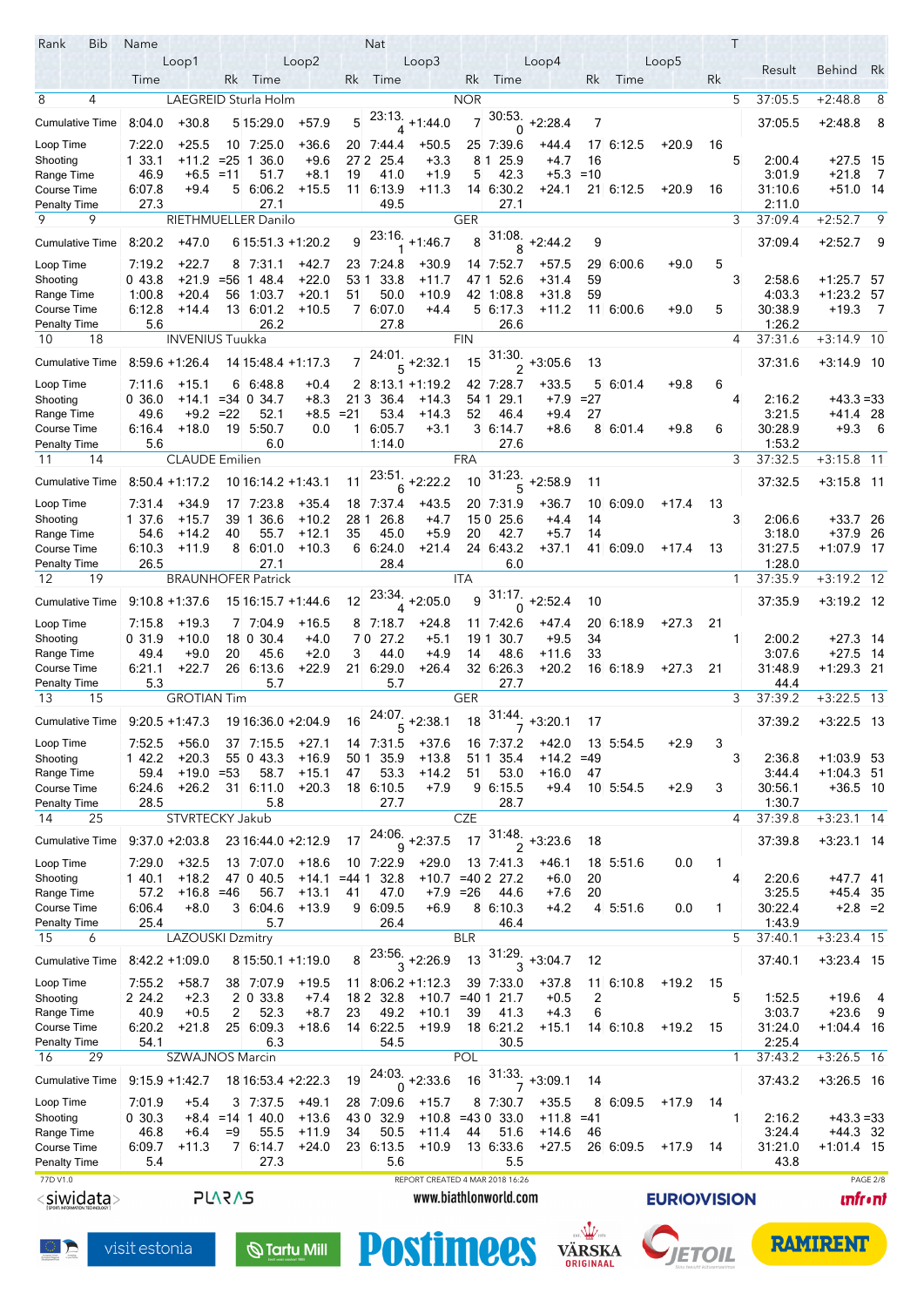| Rank<br>Bib                        | Name             |                           |                 |                           |                        |         | <b>Nat</b>        |                                 |                      |                       |                           |            |           |                    |    | $\top$ |                   |                   |                                           |
|------------------------------------|------------------|---------------------------|-----------------|---------------------------|------------------------|---------|-------------------|---------------------------------|----------------------|-----------------------|---------------------------|------------|-----------|--------------------|----|--------|-------------------|-------------------|-------------------------------------------|
|                                    |                  | Loop1                     |                 |                           | Loop2                  |         |                   | Loop3                           |                      |                       | Loop4                     |            |           | Loop5              |    |        |                   |                   |                                           |
|                                    | Time             |                           | Rk              | Time                      |                        | Rk      | Time              |                                 | Rk                   | Time                  |                           | Rk         | Time      |                    | Rk |        | Result            | <b>Behind</b>     | Rk                                        |
| $\overline{7}$<br>17               |                  | <b>YEREMIN Roman</b>      |                 |                           |                        |         |                   |                                 | <b>KAZ</b>           |                       |                           |            |           |                    |    | 8      | 37:49.2           | $+3:32.5$ 17      |                                           |
| <b>Cumulative Time</b>             |                  | $8.54.7 + 1.21.5$         |                 | 12 16:58 9 + 2:27.8       |                        | 20      |                   | $23:52$ , +2:23.4               | 11                   | 31.41.                | $+3:17.1$                 | 16         |           |                    |    |        | 37:49.2           | $+3.32.5$ 17      |                                           |
|                                    |                  |                           |                 |                           |                        |         | 8                 |                                 |                      |                       |                           |            |           |                    |    |        |                   |                   |                                           |
| Loop Time                          |                  | $8:02.7 + 1:06.2$         |                 | 47 8:04.2 +1:15.8         |                        |         | 43 6.53 9         | 0.0                             |                      | 1 7.48.9              | $+53.7$                   |            | 24 6:07.5 | $+15.9$            | 12 |        |                   |                   |                                           |
| Shooting                           | 3 36.0           | +14.1                     |                 | $= 34 \, 3 \, 39.0$       | $+12.6$                | $= 390$ | 23.0              | $+0.9$                          |                      | $= 2225.5$            | +4.3                      | 13         |           |                    |    | 8      | 2:03.5            | +30.6 19          |                                           |
| Range Time                         | 51.5             | +11.1<br>0.0              | 28              | 56.3                      | +12.7                  | $= 38$  | 40.7              | $+1.6$                          | 4                    | 42.5                  | $+5.5$                    | 13         |           |                    |    |        | 3.11.0            | +30.9 19          |                                           |
| Course Time<br>Penalty Time        | 5:58.4<br>1:12.8 |                           |                 | $1 \t5.54.0$<br>1:13.9    | $+3.3$                 |         | 2 6:07.6<br>5.6   | $+5.0$                          |                      | 7 6:15.0<br>51.4      | $+8.9$                    |            | 9 6:07.5  | $+15.9$            | 12 |        | 30:22.5<br>3.23.7 | $+2.9$            | - 4                                       |
| 18<br>34                           |                  | <b>STROEMSHEIM Endre</b>  |                 |                           |                        |         |                   |                                 | <b>NOR</b>           |                       |                           |            |           |                    |    | 3      | 38:00.2           | $+3:43.5$ 18      |                                           |
|                                    |                  |                           |                 |                           |                        |         | 24:28.            |                                 |                      | 31.57                 |                           |            |           |                    |    |        |                   |                   |                                           |
| Cumulative Time                    |                  | $10:23.2 + 2:50.0$        |                 | 39 17:29 7 + 2:58 6       |                        | 24      | 3                 | $+2.58.9$                       | 20                   | 6                     | $+3:33.0$                 | 19         |           |                    |    |        | 38:00.2           | $+3.43.5$ 18      |                                           |
| Loop Time                          |                  | $8:00.2 + 1:03.7$         |                 | 46 7:06.5                 | +18.1                  |         | 9 6:58.6          | $+4.7$                          |                      | 3 7:29.3              | +34.1                     |            | 7 6:02.6  | $+11.0$            | 7  |        |                   |                   |                                           |
| Shooting                           | 2 38.3           | $+16.4$                   |                 | 40 0 29.5                 | $+3.1$                 | 40      | 23.0              | $+0.9$                          |                      | =2 1 27.5             | $+6.3$                    | 21         |           |                    |    | 3      | 1:58.3            | +25.4 12          |                                           |
| Range Time                         | 53.3             | $+12.9$                   | 37              | 48.4                      | $+4.8$                 | 9       | 39.6              | $+0.5$                          | 3                    | 43.0                  | $+6.0$                    | 16         |           |                    |    |        | 3.04.3            | $+24.2$ 10        |                                           |
| Course Time                        | 6:13.0           | $+14.6$                   |                 | 14 6:11.1                 | +20.4                  |         | 19 6:13.2         |                                 |                      | $+10.6$ = 11 6.17.4   | +11.3                     |            | 12 6:02.6 | $+11.0$            | 7  |        | 30:57.3           | +37.7 12          |                                           |
| Penalty Time                       | 53.9             |                           |                 | 7.0                       |                        |         | 5.8               |                                 |                      | 28.9                  |                           |            |           |                    |    |        | 1:35.6            |                   |                                           |
| 19<br>12                           |                  | <b>CAPPELLARI Daniele</b> |                 |                           |                        |         |                   |                                 | <b>ITA</b>           |                       |                           |            |           |                    |    | 4      | 38:00.9           | $+3:44.2$ 19      |                                           |
| <b>Cumulative Time</b>             |                  | $8:51.9 + 1:18.7$         |                 | 11 16:23 5 +1:52.4        |                        | 14      |                   | $\frac{23.58}{3}$ +2:28.9       | 14                   | 31:37.                | $+3:12.5$                 | 15         |           |                    |    |        | 38:00.9           | $+3.44.2$ 19      |                                           |
|                                    |                  |                           |                 |                           |                        |         |                   |                                 |                      |                       |                           |            |           |                    |    |        |                   |                   |                                           |
| Loop Time                          | 7:39.9           | +43.4                     | 26              | 7:31.6                    | +43.2                  |         | 25 7:34.8         | $+40.9$                         |                      | 18 7:38.8             | +43.6                     |            | 16 6:23.8 | $+32.2 = 29$       |    |        |                   |                   |                                           |
| Shooting<br>Range Time             | 1 26.2<br>44.3   | $+4.3$<br>$+3.9$          | $= 4 \; 1$<br>5 | 26.4<br>44.9              | 0.0<br>$+1.3$          | 11<br>2 | 22.1<br>39.5      | 0.0<br>$+0.4$                   | 11<br>$\overline{2}$ | 25.7<br>41.8          | $+4.5$<br>$+4.8$          | 15<br>$=7$ |           |                    |    | 4      | 1.40.4<br>2:50.5  | $+7.5$<br>+10.4   | -3<br>2                                   |
| Course Time                        | 6:27.7           | +29.3                     |                 | 37 6:18.0                 | $+27.3$                |         | 26 6:27.4         | $+24.8$                         |                      | 30 6:27.3             | $+21.2$                   |            | 18 6:23.8 | $+32.2 = 29$       |    |        | 32:04.2           | +1:44.6 26        |                                           |
| <b>Penalty Time</b>                | 27.9             |                           |                 | 28.7                      |                        |         | 27.9              |                                 |                      | 29.7                  |                           |            |           |                    |    |        | 1:54.2            |                   |                                           |
| 20<br>20                           |                  | STALDER Sebastian         |                 |                           |                        |         |                   |                                 | <b>SUI</b>           |                       |                           |            |           |                    |    | 4      | 38:54.5           | +4:37.8 20        |                                           |
|                                    |                  |                           |                 |                           |                        |         |                   |                                 |                      | $\frac{32.24}{8}$     |                           |            |           |                    |    |        |                   |                   |                                           |
| <b>Cumulative Time</b>             |                  | $9.50.9 + 2.17.7$         |                 | 28 17:22.1 +2:51.0        |                        | 23      |                   | $+3.05.3$                       | 22                   |                       | $+4:00.2$                 | 20         |           |                    |    |        | 38:54.5           | +4:37.8 20        |                                           |
| Loop Time                          | 7:51.9           | $+55.4$                   | 36              | 7:31.2                    | $+42.8$                |         | 24 7:12.6         | $+18.7$                         |                      | 9 7 50 1              | $+54.9$                   |            | 27 6:29 7 | $+38.1$            | 36 |        |                   |                   |                                           |
| Shooting                           | 2 29.1           | $+7.2$                    |                 | $=6 \; 1$<br>35.4         | $+9.0$                 | 25 0    | 28.9              | $+6.8$                          |                      | 26 1 27.8             | $+6.6$                    | $= 23$     |           |                    |    | 4      | 2:01.2            | +28.3 17          |                                           |
| Range Time                         | 47.2             | $+6.8$                    | 15              | 53.1                      | $+9.5$                 | 27      | 44.6              | $+5.5$                          | 18                   | 45.9                  | $+8.9$                    | 24         |           |                    |    |        | 3.10.8            | $+30.7$ 18        |                                           |
| Course Time                        | 6:15.8           | $+17.4$                   |                 | 17 6:10.2                 | $+19.5$                |         | 16 6:21.9         | $+19.3$                         |                      | 17 6:33.5             | +27.4                     |            | 25 6:29 7 | +38.1              | 36 |        | 31:51.1           | +1:31.5 22        |                                           |
| Penalty Time                       | 48.9             |                           |                 | 27.9                      |                        |         | 6.1               |                                 |                      | 30.7                  |                           |            |           |                    |    |        | 1:53.6            |                   |                                           |
| 21<br>10                           |                  | <b>LAMURE</b> Morgan      |                 |                           |                        |         |                   |                                 | <b>FRA</b>           |                       |                           |            |           |                    |    | 6      | 39:02.7           | $+4:46.0$ 21      |                                           |
| <b>Cumulative Time</b>             |                  | $8.42.0 + 1.08.8$         |                 | 7 16:18 7 +1:47.6         |                        | 13      | 0                 | $24.20$ , +2:50.6               | 19                   | $\frac{32.41}{2}$     | +4:16.6                   | 22         |           |                    |    |        | 39:02.7           | $+4.460$ 21       |                                           |
| Loop Time                          | 7.39.0           | $+42.5$                   | 25              | 7:36.7                    | $+48.3$                |         |                   | 26 8 01 3 + 1 07 4              |                      |                       | 32 8:21.2 +1:26.0         |            | 43 6:21.5 | $+29.9$            | 26 |        |                   |                   |                                           |
| Shooting                           | 1 40.5           | $+18.6$                   |                 | 50 1 42.3                 | $+15.9$                | 48 2    | 30.0              | $+7.9$                          |                      | 30 2 33.0             | $+11.8$                   | $=41$      |           |                    |    | 6      | 2:25.8            | +52.9 46          |                                           |
| Range Time                         | 56.7             | $+16.3$                   | 43              | 1:01.0                    | +17.4                  | 50      | 47.5              | $+8.4$                          | 31                   | 50.5                  | $+13.5$                   | 43         |           |                    |    |        | 3.35.7            | +55.6 47          |                                           |
| Course Time                        | 6:15.9           | $+17.5$                   | 18              | 6:08.7                    | +18.0                  | 13      | 6:23.8            | $+21.2$                         |                      | 23 6:38.6             | $+32.5$                   |            | 37 6:21.5 | $+29.9$            | 26 |        | 31:48.5           | $+1.28.9$ 19      |                                           |
| <b>Penalty Time</b>                | 26.4             |                           |                 | 27.0                      |                        |         | 50.0              |                                 |                      | 52.1                  |                           |            |           |                    |    |        | 2:35.5            |                   |                                           |
| 22<br>21                           |                  | RANTA Jaakko              |                 |                           |                        |         |                   |                                 | <b>FIN</b>           |                       |                           |            |           |                    |    | 3      | 39:05.9           | $+4:49.2$ 22      |                                           |
| Cumulative Time                    |                  | $9:31.7 + 1:58.5$         |                 | 21 17:11.4 +2:40.3        |                        | 21      |                   | $24:58$ <sub>+3:29.0</sub>      | 23                   | 32:27.                | $+4:02.7$                 | 21         |           |                    |    |        | 39:05.9           | +4:49.2 22        |                                           |
|                                    |                  |                           |                 |                           |                        |         |                   |                                 |                      |                       |                           |            |           |                    |    |        |                   |                   |                                           |
| Loop Time                          | 7.29.7           | $+33.2$                   | 15              | 7.39.7                    | +51.3                  | 29      | 7:47.0            | +53.1                           |                      | 28 7:28.9             | $+33.7$                   |            | 6 6:38.6  | +47.0              | 52 |        |                   |                   |                                           |
| Shooting                           | 1 21.9           | 0.0                       | 1.              | 26.5<br>1                 | $+0.1$                 | 21      | 23.3              | $+1.2$                          |                      | 4 0 21.2              | 0.0                       |            |           |                    |    | 3      | 1:32.9            | $0.0\,$           | $\blacksquare$                            |
| Range Time                         | 40.4             | 0.0                       | 1               | 43.6                      | 0.0                    | 1       | 39.1<br>42 6:39.7 | 0.0                             | 1                    | 37.0                  | 0.0                       | -1         |           |                    |    |        | 2:40.1            | $0.0\,$           | $\blacksquare$ 1                          |
| Course Time<br><b>Penalty Time</b> | 6.23.3<br>26.0   | $+24.9$                   |                 | 29 6:29.5<br>26.6         | $+38.8$                |         | 28.2              | $+37.1$                         |                      | 43 6:46.6<br>5.3      | +40.5                     |            | 46 6:38.6 | +47.0              | 52 |        | 32.57.7<br>1.26.1 | $+2:38.1$ 45      |                                           |
| 23<br>8                            |                  | <b>ISTAMGULOV Vadim</b>   |                 |                           |                        |         |                   |                                 | <b>RUS</b>           |                       |                           |            |           |                    |    | 8      | 39:08.0           | $+4:51.3$ 23      |                                           |
|                                    |                  |                           |                 |                           |                        |         |                   |                                 |                      | 33:01.                |                           |            |           |                    |    |        |                   |                   |                                           |
| <b>Cumulative Time</b>             |                  | $9.42.0 + 2.08.8$         |                 | 25 17:34 8 +3:03.7        |                        | 26      |                   | $\frac{25:13}{7}$ +3.44.3       | 24                   | 4                     | $+4:36.8$                 | 23         |           |                    |    |        | 39:08.0           | +4:51.3 23        |                                           |
| Loop Time                          |                  | $8:49.0 + 1:52.5$         |                 | 56 7:52.8 +1:04.4         |                        |         | 36 7:38.9         |                                 |                      | $+45.0$ = 21 7:47.7   | $+52.5$                   |            | 22 6:06.6 | $+15.0$            | 11 |        |                   |                   |                                           |
| Shooting                           | 4 36.0           |                           |                 | $+14.1$ = 34 2 34.9       | $+8.5$                 | 22 1    | 30.3              | $+8.2$                          |                      | 31 1 29.2             | $+8.0$                    | 29         |           |                    |    | 8      | 2:10.4            | $+37.5$ 30        |                                           |
| Range Time                         | 53.2             | $+12.8 = 35$              |                 | 52.0                      | $+8.4$                 | 20      | 47.1              |                                 | $+8.0 = 28$          | 47.9                  | $+10.9$                   | 31         |           |                    |    |        | 3:20.2            | $+40.1$ 27        |                                           |
| Course Time                        | 6:20.0           | $+21.6$                   |                 | 24 6:10.9                 | $+20.2$                |         | 17 6:23.1         | $+20.5$                         |                      | 21 6:30.3             | $+24.2$                   |            | 22 6:06.6 | $+15.0$            | 11 |        | 31:30.9           | $+1.11.3$ 18      |                                           |
| Penalty Time                       | 1:35.8           |                           |                 | 49.9                      |                        |         | 28.7              |                                 |                      | 29.5                  |                           |            |           |                    |    |        | 3:23.9            |                   |                                           |
| 31<br>24                           |                  | TSYMBAL Bogdan            |                 |                           |                        |         |                   |                                 | <b>UKR</b>           |                       |                           |            |           |                    |    | 5      | 39:32.9           | $+5:16.2$ 24      |                                           |
| <b>Cumulative Time</b>             |                  | $9:12.5 + 1.39.3$         |                 | 17 16:28 5 +1:57 4        |                        | 15      |                   | $\frac{24:30}{9}$ +3:01.5       | 21                   |                       | $\frac{33.05}{7}$ +4.41.1 | 24         |           |                    |    |        | 39:32.9           | +5:16.2 24        |                                           |
|                                    |                  |                           |                 |                           |                        |         |                   |                                 |                      |                       |                           |            |           |                    |    |        |                   |                   |                                           |
| Loop Time                          | 6.56.5           | 0.0                       |                 | $1 \t7:16.0$              | $+27.6$                |         |                   | 15 8:02.4 +1:08.5               |                      |                       | $=35$ 8:34.8 +1:39.6      |            | 47 6:27.2 | $+35.6$            | 35 |        |                   |                   |                                           |
| Shooting<br>Range Time             | 025.4<br>42.7    | $+3.5$<br>$+2.3$          | 3               | 3 0 27.9<br>46.5          | $+1.5$<br>$+2.9$       | 4       | 32 24.4<br>42.3   | $+2.3$<br>$+3.2$                | $\overline{7}$       | 53 22.2<br>40.8       | $+1.0$<br>$+3.8$          | 3<br>$=4$  |           |                    |    | 5      | 1:39.9<br>2:52.3  | $+7.0$<br>$+12.2$ | $\overline{2}$<br>$\overline{\mathbf{3}}$ |
| Course Time                        | 6:08.2           | $+9.8$                    |                 | 6 6:23.4                  | $+32.7$                |         | 36 6:26.1         | $+23.5$                         |                      | 26 6:37.6             | $+31.5$                   |            | 35 6:27.2 | $+35.6$            | 35 |        | 32:02.5           | $+1.42.9$ 25      |                                           |
| <b>Penalty Time</b>                | 5.6              |                           |                 | 6.1                       |                        |         | 54.0              |                                 |                      | 1:16.4                |                           |            |           |                    |    |        | 2:22.1            |                   |                                           |
| 22<br>25                           |                  | <b>OBERHAUSER Magnus</b>  |                 |                           |                        |         |                   |                                 | AUT                  |                       |                           |            |           |                    |    | 6      | 39:56.7           | $+5:40.0$ 25      |                                           |
|                                    |                  |                           |                 |                           |                        |         | 25:15.            |                                 |                      | 33:31.                |                           |            |           |                    |    |        |                   |                   |                                           |
| <b>Cumulative Time</b>             |                  | $9.32.6 + 1.59.4$         |                 | 22 17:36.0 +3:04.9        |                        | 27      |                   | $6 + 3:46.2$                    | 25                   | 6                     | $+5.07.0$                 | 25         |           |                    |    |        | 39.56.7           | +5:40.0 25        |                                           |
| Loop Time                          | 7.29.6           | $+33.1$                   |                 | $14 \mid 8.03.4 + 1.15.0$ |                        |         | 41 7:39.6         | $+45.7$                         |                      |                       | 23 8:16.0 +1:20.8         |            | 41 6:25.1 | $+33.5$            | 33 |        |                   |                   |                                           |
| Shooting                           | 1 33.8           | $+11.9$                   |                 | 27 2 37.6                 | $+11.2 = 321$          |         | 31.4              |                                 |                      | $+9.3 = 34233.6$      | $+12.4$                   | 45         |           |                    |    | 6      | 2.16.4            | $+43.5$ 35        |                                           |
| Range Time                         | 52.4             | $+12.0 = 32$              |                 | 55.1                      | $+11.5$                | 33      | 48.2              | +9.1                            | $=32$                | 49.4                  | $+12.4$                   | 37         |           |                    |    |        | 3.25.1            | $+45.0$ 34        |                                           |
| Course Time                        | 6:12.3           | $+13.9$                   |                 | $11 \quad 6:18.3$         | $+27.6$                |         | 27 6:23.7         | +21.1                           |                      | 22 6:36.8             | $+30.7$                   |            | 33 6:25.1 | $+33.5$            | 33 |        | 31:56.2           | +1:36.6 23        |                                           |
| <b>Penalty Time</b>                | 24.9             |                           |                 | 50.0                      |                        |         | 27.7              |                                 |                      | 49.8                  |                           |            |           |                    |    |        | 2:32.4            |                   |                                           |
| 77D V1.0                           |                  |                           |                 |                           |                        |         |                   | REPORT CREATED 4 MAR 2018 16:26 |                      |                       |                           |            |           |                    |    |        |                   |                   | PAGE 3/8                                  |
| < <u>siwidata</u> >                |                  |                           | <b>PLARAS</b>   |                           |                        |         |                   |                                 |                      | www.biathlonworld.com |                           |            |           | <b>EURIOVISION</b> |    |        |                   |                   | <b>unfr</b> •nt                           |
|                                    |                  |                           |                 |                           |                        |         |                   |                                 |                      |                       |                           |            |           |                    |    |        |                   |                   |                                           |
|                                    |                  |                           |                 |                           |                        |         |                   |                                 |                      |                       |                           |            |           |                    |    |        |                   |                   |                                           |
|                                    | visit estonia    |                           |                 |                           | $\mathbb Q$ Tartu Mill |         |                   | <b>Postimees</b>                |                      |                       |                           | VÄRSKA     |           |                    |    |        |                   | <b>RAMIRENT</b>   |                                           |
|                                    |                  |                           |                 |                           |                        |         |                   |                                 |                      |                       |                           |            |           |                    |    |        |                   |                   |                                           |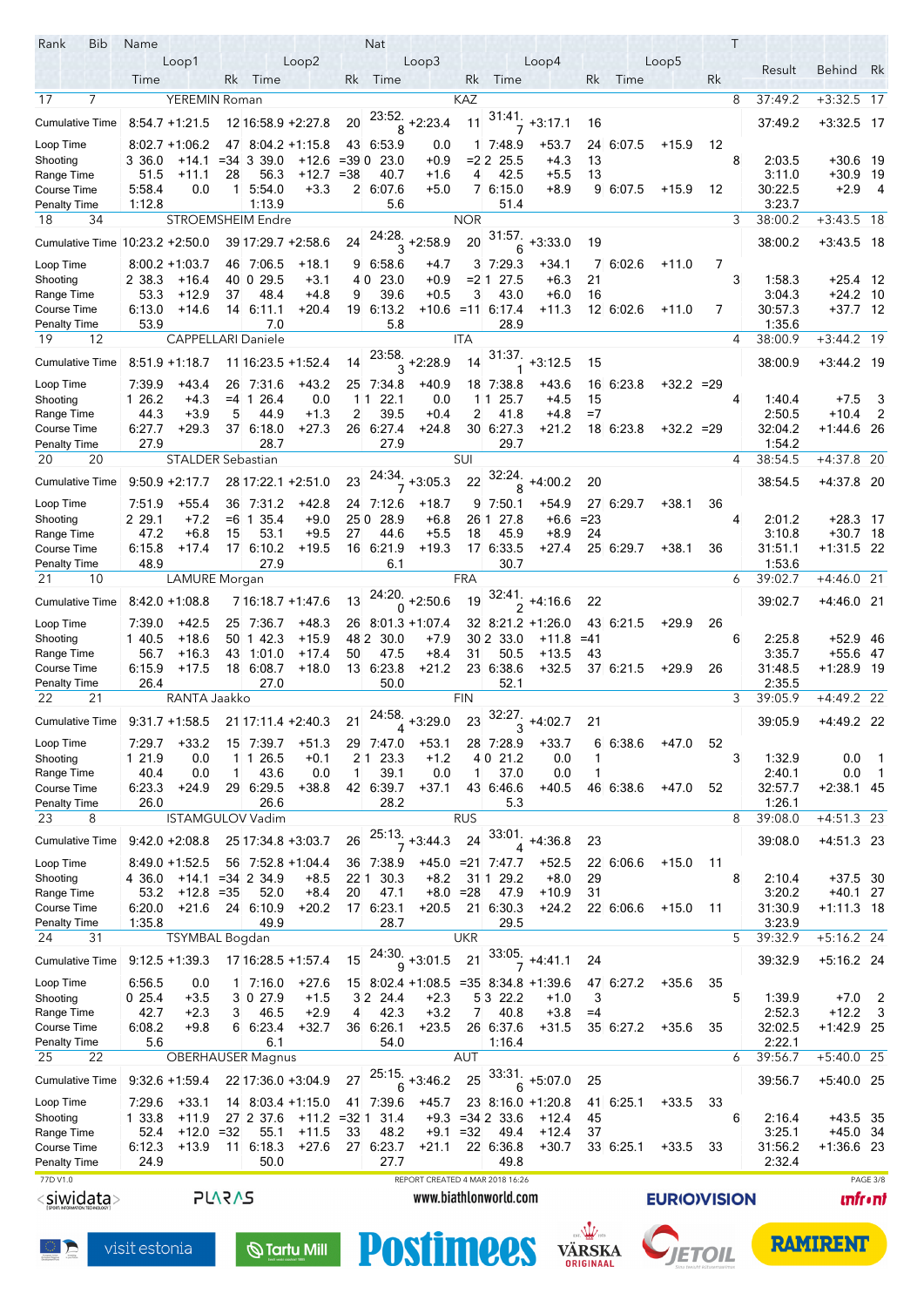| Rank                               | Bib | Name           |                                 |               |                        |                        |              | Nat               |                                 |             |                                 |                           |                          |                  |                    |    | T  |                   |                          |                 |
|------------------------------------|-----|----------------|---------------------------------|---------------|------------------------|------------------------|--------------|-------------------|---------------------------------|-------------|---------------------------------|---------------------------|--------------------------|------------------|--------------------|----|----|-------------------|--------------------------|-----------------|
|                                    |     |                | Loop1                           |               |                        | Loop2                  |              |                   | Loop3                           |             |                                 | Loop4                     |                          |                  | Loop <sub>5</sub>  |    |    | Result            | Behind Rk                |                 |
|                                    |     | Time           |                                 | Rk            | Time                   |                        | Rk           | Time              |                                 | Rk          | Time                            |                           | Rk                       | Time             |                    | Rk |    |                   |                          |                 |
| 26                                 | 28  |                | <b>HOLLANDT Julian</b>          |               |                        |                        |              |                   |                                 | GER         |                                 |                           |                          |                  |                    |    | 5  | 40:01.7           | $+5:45.0$ 26             |                 |
| Cumulative Time                    |     |                | $10:07.0 + 2:33.8$              |               | 33 18 12 8 +3 41 7     |                        | 36           |                   | $\frac{25.45}{8}$ +4:16.4       | 27          | 33:37.<br>9                     | $+5:13.3$                 | 26                       |                  |                    |    |    | 40:01.7           | $+5.45.0$ 26             |                 |
| Loop Time                          |     |                | $7.57.0 + 1.00.5$               |               | 42 8:05.8 +1:17.4      |                        | 44           | 7:33.0            | $+39.1$                         |             | 17 7:52.1                       | $+56.9$                   |                          | 28 6:23.8        | $+32.2 = 29$       |    |    |                   |                          |                 |
| Shooting                           |     | 2 36.7         | $+14.8$                         |               | 37 2 36.7              | $+10.3$                | 29 0         | 32.0              | $+9.9$                          |             | 38 1 33.1                       | +11.9                     | 43                       |                  |                    |    | 5  | 2:18.5            | +45.6 40                 |                 |
| Range Time                         |     | 53.0           | $+12.6$                         | 34            | 54.8                   | $+11.2$                | 31           | 48.2              | +9.1                            | $=32$       | 48.1                            | +11.1                     | 32                       |                  |                    |    |    | 3:24.1            | $+44.0$ 30               |                 |
| Course Time                        |     | 6:14.9         | $+16.5$                         |               | 16 6:19.1              | $+28.4$                |              | 28 6:38.2         | $+35.6$                         |             | 42 6:35.1                       | $+29.0$                   |                          | 28 6.23.8        | $+32.2 = 29$       |    |    | 32:11.1           | +1:51.5 30               |                 |
| Penalty Time<br>27                 | 52  | 49.1           | PANCERZ Przemyslaw              |               | 51.9                   |                        |              | 6.6               |                                 | POL         | 28.9                            |                           |                          |                  |                    |    | 4  | 2:16.5<br>40:13.1 | $+5:56.4$ 27             |                 |
|                                    |     |                |                                 |               |                        |                        |              |                   |                                 |             |                                 |                           |                          |                  |                    |    |    |                   |                          |                 |
| Cumulative Time 10:51.1 +3:17.9    |     |                |                                 |               | 45 18:00.9 +3:29.8     |                        | 33           |                   | $\frac{26.03}{2}$ +4:33.8       | 29          |                                 | $\frac{33.50}{2}$ +5:25.6 | 28                       |                  |                    |    |    | 40:13.1           | +5.56.4 27               |                 |
| Loop Time                          |     | 7:38.1         | +41.6                           |               | 24 7:09.8              | $+21.4$                |              |                   | $12 \mid 8.02.3 + 1.08.4$       |             | 34 7:47.0                       | $+51.8$                   | 21                       | 6.22.9           | $+31.3$            | 28 |    |                   |                          |                 |
| Shooting<br>Range Time             |     | 1 30.0<br>46.3 | $+8.1$<br>$+5.9$                | 8             | 10 0 31.9<br>48.7      | $+5.5$<br>$+5.1$       | 11 2<br>11   | 25.1<br>42.5      | $+3.0$<br>$+3.4$                | $=8$        | 6 1 2 6 5<br>43.4               | $+5.3$<br>$+6.4$          | 19<br>19                 |                  |                    |    | 4  | 1:53.5<br>3:00.9  | $+20.6$<br>$+20.8$       | 6<br>- 6        |
| Course Time                        |     | 6:25.3         | $+26.9$                         |               | 32 6:15.0              | $+24.3$                |              | 24 6:27.1         | $+24.5$                         |             | 29 6:36.1                       | +30.0                     |                          | 32 6:22.9        | $+31.3$            | 28 |    | 32:06.4           | $+1.46.8$ 27             |                 |
| Penalty Time                       |     | 26.5           |                                 |               | 6.1                    |                        |              | 52.7              |                                 |             | 27.5                            |                           |                          |                  |                    |    |    | 1:52.8            |                          |                 |
| 28                                 | 24  |                | STOYANOV Kristiyan              |               |                        |                        |              |                   |                                 | <b>BUL</b>  |                                 |                           |                          |                  |                    |    | 3  | 40:16.8           | $+6:00.1$ 28             |                 |
| <b>Cumulative Time</b>             |     |                | $9:59.2 + 2:26.0$               |               |                        | $31\,18.02.7 + 3.31.6$ | 34           |                   | $\frac{26.16}{7}$ +4.47.3       | 35          |                                 | $\frac{33.55}{2}$ +5:30.6 | 30                       |                  |                    |    |    | 40:16.8           | $+6.00.1$ 28             |                 |
| Loop Time                          |     | 7:51.2         | +54.7                           |               | 34 8:03.5 +1:15.1      |                        |              |                   | 42 8:14.0 +1:20.1               |             | 43 7:38.5                       | +43.3                     |                          | 15 6:21.6        | $+30.0$            | 27 |    |                   |                          |                 |
| Shooting                           |     | 1 41.6         | $+19.7$                         |               | 53 1 38.4              | $+12.0$                | 381          | 33.4              | $+11.3$                         |             | $= 45023.8$                     | $+2.6$                    | 5                        |                  |                    |    | 3  | 2:17.2            | $+44.3$ 39               |                 |
| Range Time                         |     | 1:00.3         | $+19.9$                         | 55            | 56.8                   | $+13.2$                | $=42$        | 50.3              | $+11.2$                         | 43          | 42.3                            | $+5.3$                    | $=10$                    |                  |                    |    |    | 3.29.7            | $+49.6$ 41               |                 |
| Course Time                        |     | 6.23.6         | $+25.2$                         |               | 30 6:36 9<br>29.8      | $+46.2$                |              | 51 6:53.5<br>30.2 | $+50.9$                         |             | 54 6:49.8                       | $+43.7$                   |                          | 50 6:21.6        | $+30.0$            | 27 |    | 33:05.4<br>1:33.7 | $+2.45.8$ 46             |                 |
| Penalty Time<br>29                 | 26  | 27.3           | RUNNALLS Adam                   |               |                        |                        |              |                   |                                 | CAN         | 6.4                             |                           |                          |                  |                    |    | 6  | 40:21.4           | $+6:04.7$ 29             |                 |
|                                    |     |                |                                 |               |                        |                        |              |                   |                                 |             | 33:49.                          |                           |                          |                  |                    |    |    |                   |                          |                 |
|                                    |     |                | Cumulative Time 10:06.1 +2:32.9 |               | 32 17:55.8 +3:24.7     |                        | 32           | .25:32<br>7       | $+4.03.3$                       | 26          | $\mathsf{Q}$                    | $+5:25.3$                 | 27                       |                  |                    |    |    | 40:21.4           | $+6.04.7$ 29             |                 |
| Loop Time                          |     |                | $7.58.1 + 1.01.6$               |               | 44 7.49.7 +1.01.3      |                        |              | 35 7:36.9         | $+43.0$                         |             |                                 | 19 8:17.2 +1:22.0         |                          | 42 6:31.5        | $+39.9$            | 39 |    |                   |                          |                 |
| Shooting<br>Range Time             |     | 2 34.7<br>51.8 | $+12.8$<br>$+11.4$              | 30 1<br>29    | 35.5<br>52.8           | $+9.1$<br>$+9.2$       | 26 1<br>26   | 25.7<br>43.9      | $+3.6$<br>$+4.8$                | 13          | 11 2 29.5<br>46.8               | $+8.3$<br>$+9.8$          | 31<br>28                 |                  |                    |    | 6  | 2:05.4<br>3.15.3  | $+32.5$ 22<br>$+35.2$ 22 |                 |
| Course Time                        |     | 6:14.2         | $+15.8$                         |               | 15 6:26 6              | $+35.9$                |              | 39 6:22.8         | $+20.2$                         |             | 20 6:37.7                       | +31.6                     |                          | 36 6:31.5        | $+39.9$            | 39 |    | 32:12.8           | +1:53.2 32               |                 |
| Penalty Time                       |     | 52.1           |                                 |               | 30.3                   |                        |              | 30.2              |                                 |             | 52.7                            |                           |                          |                  |                    |    |    | 2:45.3            |                          |                 |
| 30                                 | 40  |                | NYKVIST Emil                    |               |                        |                        |              |                   |                                 | <b>SWE</b>  |                                 |                           |                          |                  |                    |    | 3  | 40:29.3           | $+6:12.6$ 30             |                 |
| Cumulative Time 10:38.8 +3:05.6    |     |                |                                 |               |                        | 41 18:38 5 +4:07.4     | 41           | 26.05.<br>4       | $+4.36.0$                       | 30          | 33:54                           | $+5:30.1$                 | 29                       |                  |                    |    |    | 40:29.3           | $+6.126$ 30              |                 |
| Loop Time                          |     | 7:55.8         | $+59.3$                         |               |                        | 41 7:59 7 +1:11.3      |              | $=38$ 7:26.9      | $+33.0$                         |             | 15 7:49.3                       | +54.1                     |                          | 26 6 34 6        | $+43.0$            | 45 |    |                   |                          |                 |
| Shooting                           |     | 1 40.7         | $+18.8$                         | $= 511$       | 39.0                   | $+12.6$                | $= 390$      | 25.9              | $+3.8$                          | 121         | 24.5                            | $+3.3$                    | $=8$                     |                  |                    |    | 3  | 2:10.1            | $+37.2$ 29               |                 |
| Range Time                         |     | 58.7           | $+18.3$                         | 52            | 58.3                   | $+14.7$                | 46           | 45.8              | $+6.7$                          | 23          | 42.1                            | $+5.1$                    | 9                        |                  |                    |    |    | 3.24.9            | $+44.8$ 33               |                 |
| Course Time<br>Penalty Time        |     | 6:27.5<br>29.6 | +29.1                           |               | $=35$ 6:31.8<br>29.6   | $+41.1$                |              | 47 6:35 0<br>6.1  | $+32.4$                         |             | 40 6:35.8<br>31.4               |                           |                          | +29.7 =30 6.34.6 | $+43.0$            | 45 |    | 32:44.7<br>1 36 7 | $+2:25.1$ 40             |                 |
| 31                                 | 55  |                | HRABENNIKAU Aliaksei            |               |                        |                        |              |                   |                                 | <b>BLR</b>  |                                 |                           |                          |                  |                    |    | 4  | 40:38.6           | $+6:21.9$ 31             |                 |
|                                    |     |                |                                 |               |                        | 49 18:34 1 +4:03.0     | 39           |                   | $26:15$ +4.45.7                 | 34          | 34.21.                          | $+5:56.7$                 | 32                       |                  |                    |    |    | 40:38.6           | $+6.21.9$ 31             |                 |
|                                    |     |                | Cumulative Time 11:14.3 +3.41.1 |               |                        |                        |              |                   |                                 |             |                                 |                           |                          |                  |                    |    |    |                   |                          |                 |
| Loop Time                          |     | 7:55.3         | $+58.8 = 39$                    |               | 7.19.8                 | $+31.4$                | 16           | 7:41.0            | $+47.1$                         |             |                                 | $24$ 8:06.2 +1:11.0       |                          | 34 6.17.3        | $+25.7$            | 18 | 4  |                   |                          |                 |
| Shooting<br>Range Time             |     | 1 33.9<br>49.6 | $+12.0$<br>$+9.2 = 22$          | 28            | 0 33.6<br>50.7         | $+7.2$<br>$+7.1$       | 171<br>15    | 30.4<br>47.0      | $+8.3$                          | $+7.9 = 26$ | 32 2 2 6.3<br>43.1              | +5.1<br>$+6.1$            | $=17$<br>17              |                  |                    |    |    | 2:04.2<br>3:10.4  | $+31.3$ 20<br>$+30.3$ 16 |                 |
| Course Time                        |     | 6.36.7         | $+38.3$                         | 49            | 6:23.3                 | $+32.6$                |              | 35 6:24.8         | $+22.2$                         |             | 25 6:29.5                       | $+23.4$                   |                          | 20 6:17.3        | $+25.7$            | 18 |    | 32:11.6           | $+1:52.0$ 31             |                 |
| <b>Penalty Time</b>                |     | 29.0           |                                 |               | 5.8                    |                        |              | 29.2              |                                 |             | 53.6                            |                           |                          |                  |                    |    |    | 1:57.6            |                          |                 |
| 32                                 | 57  |                | <b>BOVISI Sandro</b>            |               |                        |                        |              |                   |                                 | SUI         |                                 |                           |                          |                  |                    |    | 3  | 40:41.9           | $+6:25.2$ 32             |                 |
| Cumulative Time 11:27.7 +3:54.5    |     |                |                                 |               |                        | 52 18:52.1 +4:21.0 =46 |              | .57<br>2          | $+5:27.8$                       | 42          | 34:21.<br>8                     | $+5.57.2$                 | 33                       |                  |                    |    |    | 40:41.9           | $+6:25.2$ 32             |                 |
| Loop Time                          |     |                | $7.57.7 + 1.01.2$               |               | 43 7:24.4              | $+36.0$                |              |                   | $19$ 8.05.1 +1.11.2             |             | 38 7.24.6                       | $+29.4$                   |                          | $4 \ 6:20.1$     | $+28.5$            | 24 |    |                   |                          |                 |
| Shooting                           |     | 1 41.9         | $+20.0$                         |               | 54 0 35.0              | $+8.6$                 |              | 23 2 30.7         | $+8.6$                          |             | 33 0 33.2                       | $+12.0$                   | 44                       |                  |                    |    | 3  | 2.20.8            | $+47.9$ 42               |                 |
| Range Time                         |     | 58.2           | $+17.8$                         | 51            | 50.9                   |                        | $+7.3 = 16$  | 49.6              | $+10.5$                         | 41          | 51.1                            | +14.1                     | 45                       |                  |                    |    |    | 3:29.8            | $+49.7$ 42               |                 |
| Course Time<br><b>Penalty Time</b> |     | 6:30.4<br>29.1 | $+32.0$                         |               | 40 6:27.3<br>6.2       | $+36.6$                |              | 41 6:22.6<br>52.9 | $+20.0$                         |             | 19 6:27.4<br>6.1                | $+21.3$                   |                          | 19 6:20.1        | $+28.5$            | 24 |    | 32:07.8<br>1:34.3 | $+1.48.2$ 28             |                 |
| 33                                 | 42  |                | <b>OZTUNC</b> Zana              |               |                        |                        |              |                   |                                 | <b>TUR</b>  |                                 |                           |                          |                  |                    |    | 3  | 40:51.8           | $+6:35.1$ 33             |                 |
| Cumulative Time 10:56.4 +3:23.2    |     |                |                                 |               | 46 18:42.5 +4:11.4     |                        | 42           |                   | $26.29$ <sub>1</sub> +4:59.7    | 38          | 34:18.                          | $+5:53.5$                 | 31                       |                  |                    |    |    | 40:51.8           | $+6:35.1$ 33             |                 |
|                                    |     |                |                                 |               |                        |                        |              |                   |                                 |             |                                 |                           |                          |                  |                    |    |    |                   |                          |                 |
| Loop Time<br>Shooting              |     | 1 38.8         | $8.06.4 + 1.09.9$<br>$+16.9$    |               | 49 7:46.1<br>43 0 52.6 | $+57.7$<br>$+26.2$     | 57 1         | 32 7:46.6<br>29.7 | $+52.7$                         |             | 27 7:49.0<br>$+7.6$ = 28 1 27.6 | $+53.8$<br>$+6.4$         | 22                       | 25 6:33.7        | +42.1              | 43 | 3  | 2.28.7            | $+55.8$ 48               |                 |
| Range Time                         |     | 57.4           | $+17.0$                         | 48            | 1.10.7                 | $+27.1$                | 57           | 48.5              |                                 | $+9.4 = 34$ | 45.4                            | $+8.4$                    | 22                       |                  |                    |    |    | 3:42.0            | $+1.01.9$ 49             |                 |
| Course Time                        |     | 6:40.1         | $+41.7$                         |               | 54 6:29.8              | $+39.1$                |              | 43 6:29.3         | $+26.7$                         |             | 33 6:33.4                       | $+27.3$                   |                          | 24 6:33.7        | +42.1              | 43 |    | 32:46.3           | $+2:26.7$ 42             |                 |
| Penalty Time                       |     | 28.9           |                                 |               | 5.6                    |                        |              | 28.8              |                                 |             | 30.2                            |                           |                          |                  |                    |    |    | 1:33.5            |                          |                 |
| 34                                 | 16  |                | <b>KIERS Trevor</b>             |               |                        |                        |              |                   |                                 | CAN         |                                 |                           |                          |                  |                    |    | 10 | 41:01.1           | $+6:44.4$ 34             |                 |
| <b>Cumulative Time</b>             |     |                | $9.43.7 + 2.10.5$               |               |                        | 26 17 44 3 +3 13 2     | 29           | 26:14.<br>4       | $+4.45.0$                       | 33          | $\frac{34.37}{0}$               | $+6:12.4$                 | 35                       |                  |                    |    |    | 41:01.1           | $+6.44.4$ 34             |                 |
| Loop Time                          |     |                | $8:08.7 + 1:12.2$               |               |                        | $51$ 8.00.6 +1.12.2    |              |                   | 40 8:30.1 +1:36.2               |             |                                 | 49 8:22.6 +1:27.4         |                          | 45 6:24.1        | $+32.5 = 31$       |    |    |                   |                          |                 |
| Shooting                           |     | 2 3 2.1        | $+10.2$                         |               | 19 2 32.3              |                        | $+5.9 = 123$ | 28.0              | $+5.9$                          |             | 22 3 25.2                       | $+4.0$                    | 11                       |                  |                    |    | 10 | 1:57.6            | $+24.7$ 10               |                 |
| Range Time<br>Course Time          |     | 48.3<br>6.31.9 | $+7.9$<br>$+33.5$               | $=16$         | 48.8<br>44 6:21.0      | $+5.2$<br>$+30.3$      | 12           | 44.5<br>30 6:30.7 | $+5.4$<br>$+28.1$               | 17          | 42.8<br>34 6:23.2               | $+5.8$<br>$+17.1$         | 15                       | 15 6:24.1        | $+32.5 = 31$       |    |    | 3:04.4<br>32:10.9 | $+24.3$ 11<br>+1:51.3 29 |                 |
| <b>Penalty Time</b>                |     | 48.5           |                                 |               | 50.8                   |                        |              | 1:14.9            |                                 |             | 1:16.6                          |                           |                          |                  |                    |    |    | 4:10.8            |                          |                 |
| 77D V1.0                           |     |                |                                 |               |                        |                        |              |                   | REPORT CREATED 4 MAR 2018 16:26 |             |                                 |                           |                          |                  |                    |    |    |                   |                          | PAGE 4/8        |
| < <u>siwidata</u> >                |     |                |                                 | <b>PLARAS</b> |                        |                        |              |                   |                                 |             | www.biathlonworld.com           |                           |                          |                  | <b>EURIOVISION</b> |    |    |                   |                          | <u> เทfr•nt</u> |
|                                    |     |                |                                 |               |                        |                        |              |                   |                                 |             |                                 |                           |                          |                  |                    |    |    |                   |                          |                 |
|                                    |     |                |                                 |               |                        |                        |              |                   |                                 |             |                                 |                           | $\frac{1}{\log\sqrt{1}}$ |                  |                    |    |    |                   | <b>RAMIRENT</b>          |                 |
|                                    |     | visit estonia  |                                 |               |                        | $\mathbb Q$ Tartu Mill |              |                   | <b>Postimees</b>                |             |                                 |                           | <b>VÄRSKA</b>            |                  |                    |    |    |                   |                          |                 |
|                                    |     |                |                                 |               |                        |                        |              |                   |                                 |             |                                 |                           |                          |                  |                    |    |    |                   |                          |                 |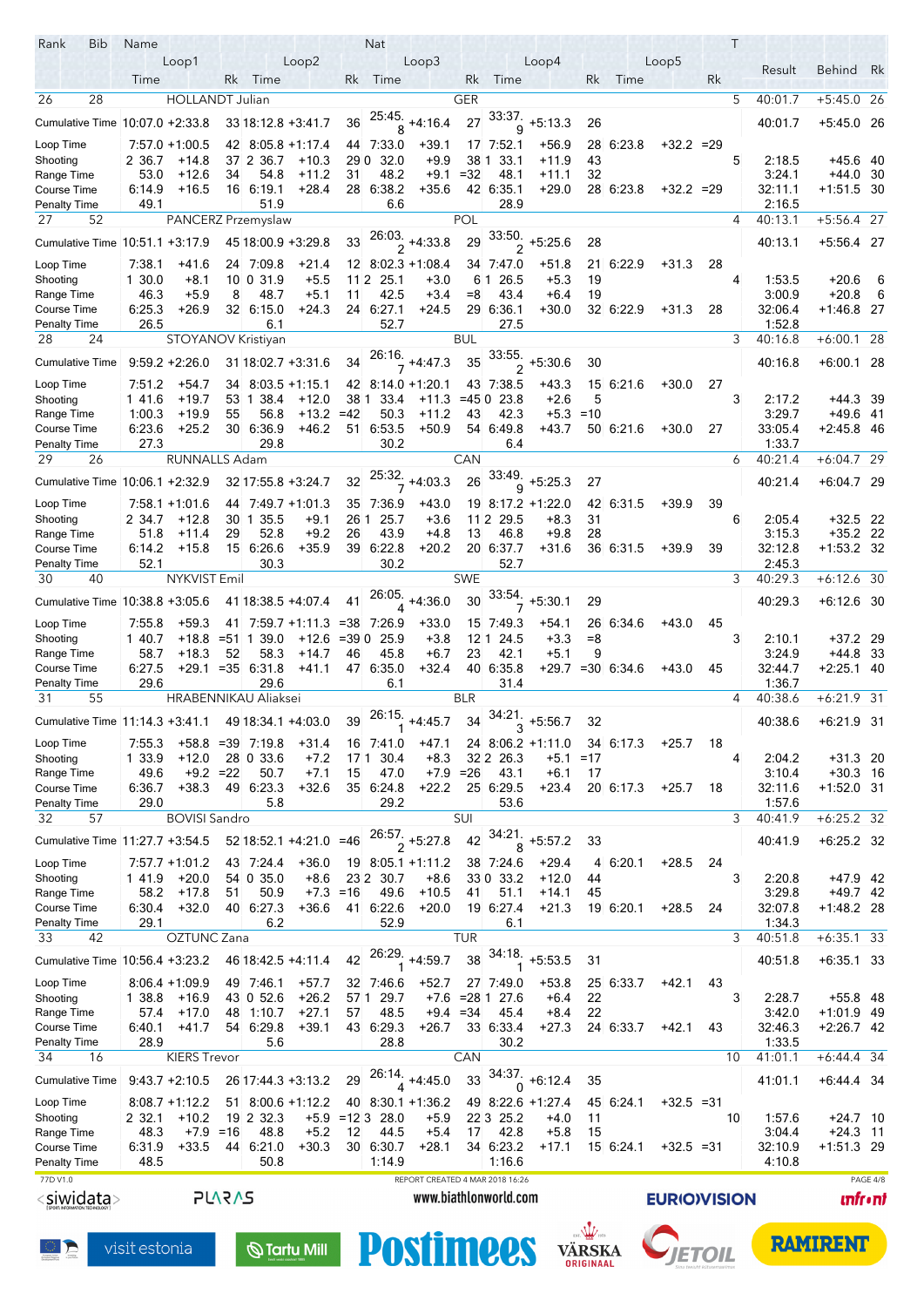| Rank<br>Bib                        | Name             |                           |               |                                 |                             |           | <b>Nat</b>          |                                 |               |                        |                                |               |              |                     |    | $\top$ |                   |                            |                |
|------------------------------------|------------------|---------------------------|---------------|---------------------------------|-----------------------------|-----------|---------------------|---------------------------------|---------------|------------------------|--------------------------------|---------------|--------------|---------------------|----|--------|-------------------|----------------------------|----------------|
|                                    |                  | Loop1                     |               |                                 | Loop2                       |           |                     | Loop3                           |               |                        | Loop4                          |               |              | Loop5               |    |        | Result            | Behind Rk                  |                |
|                                    | Time             |                           | Rk            | Time                            |                             | Rk        | Time                |                                 | Rk            | Time                   |                                | Rk            | Time         |                     | Rk |        |                   |                            |                |
| 35<br>39                           |                  | <b>TSIURYN Kiryl</b>      |               |                                 |                             |           |                     |                                 | <b>BLR</b>    |                        |                                |               |              |                     |    | 6      | 41:03.8           | +6:47.1                    | 35             |
| Cumulative Time 10:16.0 +2:42.8    |                  |                           |               | 35 17:37 0 +3:05.9              |                             | 28        |                     | $\frac{25.47}{6}$ +4:18.2       | 28            | 34:37.<br>5            | $+6:12.9$                      | 36            |              |                     |    |        | 41:03.8           | $+6:47.1$ 35               |                |
| Loop Time                          | 7:40.0           | $+43.5$                   |               | 27 7:21.0                       | $+32.6$                     |           |                     | $17 \, 8.106 + 1.16.7$          |               |                        | 40 8:49.9 +1:54.7              | 51            | 6:26.3       | $+34.7$             | 34 |        |                   |                            |                |
| Shooting                           | 1 30.1           | $+8.2$                    |               | $= 11034.6$                     | $+8.2$                      |           | 20 2 25.3           | $+3.2$                          |               | 7 3 2 5.4              | $+4.2$                         | 12            |              |                     |    | 6      | 1.55.4            | $+22.5$                    | -7             |
| Range Time                         | 48.7             | $+8.3$                    | 19            | 52.5                            | $+8.9$                      | 24        | 42.5                | $+3.4$                          | $= 8$         | 43.2                   | $+6.2$                         | 18            |              |                     |    |        | 3:06.9            | $+26.8$ 13                 |                |
| Course Time                        | 6.22.8           | $+24.4$                   |               | 28 6:21.7                       | $+31.0$                     |           | 34 6:32.9           | $+30.3$                         |               | 36 6:48.2              | $+42.1$                        |               | 47 6:26.3    | $+34.7$             | 34 |        | 32:31.9           | $+2:12.3$ 35               |                |
| <b>Penalty Time</b><br>36<br>32    | 28.5             | <b>FLORE Raul Antonio</b> |               | 6.8                             |                             |           | 55.2                |                                 | <b>ROU</b>    | 1:18.5                 |                                |               |              |                     |    |        | 2:49.0<br>41:07.2 | $+6:50.5$ 36               |                |
|                                    |                  |                           |               |                                 |                             |           |                     |                                 |               |                        |                                |               |              |                     |    | 6      |                   |                            |                |
| Cumulative Time 10:12.3 +2:39.1    |                  |                           |               |                                 | 34 18:52.1 +4:21.0 =46      |           |                     | $\frac{26.09}{2}$ +4:39.8       | 32            |                        | $34.31$ , +6:06.5              | 34            |              |                     |    |        | 41:07.2           | $+6:50.5$ 36               |                |
| Loop Time                          | 7.55.3           | +58.8                     |               | $= 39$ 8:39.8 +1:51.4           |                             |           | 53 7:17.1           | $+23.2$                         |               |                        | $10$ 8:21.9 +1:26.7            |               | 44 6:36.1    | $+44.5$             | 50 |        |                   |                            |                |
| Shooting                           | 1 31.8           | +9.9                      |               | 17 3 43.2                       | $+16.8$                     | 49 0      | 26.5                | $+4.4$                          |               | 13 2 26 3              | +5.1                           | $=17$         |              |                     |    | 6      | 2:07.8            | $+34.9$ 27                 |                |
| Range Time                         | 51.0             | $+10.6$<br>$+37.1$        | 27            | 1:00.0                          | $+16.4$                     | 49        | 44.7                | $+5.6$                          | 19            | 46.1<br>27 6:40.5      | $+9.1$                         | 25            | 39 6:36.1    |                     |    |        | 3:21.8            | +41.7 29                   |                |
| Course Time<br><b>Penalty Time</b> | 6:35.5<br>28.8   |                           |               | 47 6:21.6<br>1:18.2             | $+30.9$                     |           | 33 6:26.5<br>5.9    | +23.9                           |               | 55.3                   | $+34.4$                        |               |              | +44.5               | 50 |        | 32:40.2<br>2:48.2 | $+2:20.6$ 39               |                |
| 37<br>38                           |                  | <b>BALOGA Matej</b>       |               |                                 |                             |           |                     |                                 | <b>SVK</b>    |                        |                                |               |              |                     |    | 6      | 41:18.8           | $+7:02.1$ 37               |                |
| Cumulative Time 10:19.5 +2:46.3    |                  |                           |               | 38 17:34 0 +3:02.9              |                             | 25        |                     | $\frac{26.40}{2}$ +5:10.8       | 40            | 34:44.                 | $+6.19.4$                      | 37            |              |                     |    |        | 41:18.8           | $+7.02.1$ 37               |                |
|                                    |                  |                           |               |                                 |                             |           |                     |                                 |               | $\Omega$               |                                |               |              |                     |    |        |                   |                            |                |
| Loop Time                          | 7.44.5           | $+48.0$                   |               | 30 7:14.5                       | $+26.1$                     |           |                     | $13$ 9:06.2 +2:12.3             |               |                        | $58$ 8.03.8 +1.08.6 =32 6.34.8 |               |              | $+43.2$             | 46 |        |                   |                            |                |
| Shooting<br>Range Time             | 1 32.6<br>50.2   | $+10.7$<br>$+9.8$         | 26            | 23 0 37.5<br>54.9               | $+11.1$<br>$+11.3$          | 314<br>32 | 34.2<br>52.0        | $+12.1$<br>$+12.9$              | 48 1<br>$=48$ | 32.6<br>50.1           | $+11.4 = 38$<br>$+13.1$        | 40            |              |                     |    | 6      | 2:16.9<br>3:27.2  | $+44.0$ 38<br>$+47.1$ 38   |                |
| Course Time                        | 6.25.7           | $+27.3$                   |               | 33 6:12.2                       | $+21.5$                     |           | 20 6:34.7           | $+32.1$                         |               | 39 6:43.1              | $+37.0$                        |               | 40 6:34.8    | $+43.2$             | 46 |        | 32:30.5           | $+2.109$ 34                |                |
| <b>Penalty Time</b>                | 28.6             |                           |               | 7.4                             |                             |           | 1:39.5              |                                 |               | 30.6                   |                                |               |              |                     |    |        | 2:46.1            |                            |                |
| 38<br>56                           |                  | <b>TRIXL Sebastian</b>    |               |                                 |                             |           |                     |                                 | <b>AUT</b>    |                        |                                |               |              |                     |    | 6      | 41:19.6           | $+7:02.9$ 38               |                |
| Cumulative Time 11:12.1 +3:38.9    |                  |                           |               | 48 18:49.2 +4:18.1              |                             | 45        |                     | $\frac{26.53}{2}$ +5:23.8       | 41            |                        | $5 + 6.36.9$                   | 39            |              |                     |    |        | 41:19.6           | $+7.02.9$ 38               |                |
| Loop Time                          | 7:45.1           | +48.6                     |               | 31 7:37.1                       | +48.7                       |           |                     | $27 \, 8.04 \, 0 + 1.10 \, 1$   |               |                        | 37 8:08.3 +1:13.1              |               | 36 6:18.1    | $+26.5$             | 20 |        |                   |                            |                |
| Shooting                           | 1 38.6           | $+16.7$                   |               | 42 1 37.6                       | $+11.2$                     | $= 322$   | 33.4                | $+11.3$                         | $= 452$       | 32.6                   | $+11.4$                        | =38           |              |                     |    | 6      | 2:22.2            | +49.3 44                   |                |
| Range Time                         | 52.4             | +12.0                     | $=32$         | 54.2                            | $+10.6$                     | 29        | 51.6                | $+12.5$                         | =46           | 50.2                   | $+13.2$                        | 41            |              |                     |    |        | 3:28.4            | $+48.3$ 39                 |                |
| Course Time                        | 6:26.2           | $+27.8$                   |               | 34 6:16.5                       | $+25.8$                     |           | 25 6:20.9           | $+18.3$                         |               | 16 6:26 9              | $+20.8$                        |               | 17 6:18.1    | $+26.5$             | 20 |        | 31:48.6           | $+1.29.0$ 20               |                |
| <b>Penalty Time</b>                | 26.5             |                           |               | 26.4                            |                             |           | 51.5                |                                 |               | 51.2                   |                                |               |              |                     |    |        | 2:35.6            |                            |                |
| 23<br>39                           |                  | <b>BANYS Linas</b>        |               |                                 |                             |           |                     |                                 | LTU           |                        |                                |               |              |                     |    | 6      | 41:28.7           | $+7:12.\overline{0}$ 39    |                |
| <b>Cumulative Time</b>             |                  | $9:53.0 + 2:19.8$         |               | 29 17:52.2 +3:21.1              |                             | 31        | 26.18.              | $\frac{6}{4}$ +4:49.0           | 36            |                        | $+6:23.1$                      | 38            |              |                     |    |        | 41:28.7           | $+7.12.0$ 39               |                |
| Loop Time                          | 7.50.0           | $+53.5$                   | 32            |                                 | $7.59.2 + 1.10.8$           |           |                     | $37 \quad 8.26.2 \quad +1.32.3$ |               |                        | 47 8:29.3 +1:34.1              |               | 46 6410      | $+49.4$             | 53 |        |                   |                            |                |
| Shooting                           | 1 36.8           | $+14.9$                   |               | 38 1 39 3                       | $+12.9$                     | 42 2      | 28.3                | $+6.2$                          | $= 232$       | 28.5                   | $+7.3$                         | 26            |              |                     |    | 6      | 2:12.9            | $+40.0$ 31                 |                |
| Range Time                         | 55.8             | $+15.4$                   | 42            | 56.1                            | $+12.5$                     | $= 36$    | 47.1                | $+8.0$                          | $=28$         | 47.0                   | $+10.0$                        | 30            |              |                     |    |        | 3.26.0            | +45.9 36                   |                |
| Course Time<br><b>Penalty Time</b> | 6.27.5<br>26.7   | +29.1                     | $= 35$        | 6:33.7<br>29.4                  | $+43.0$                     |           | 48 6:45.9<br>53.2   | $+43.3$                         |               | 48 6:49.2<br>53.1      | +43.1                          |               | 49 6410      | $+49.4$             | 53 |        | 33:17.3<br>2:42.4 | $+2.57.748$                |                |
| 40<br>44                           |                  | KOSHOVETS Vladyslav       |               |                                 |                             |           |                     |                                 | UKR           |                        |                                |               |              |                     |    | 6      | 41:29.8           | $+7:13.1$ 40               |                |
| Cumulative Time 10:45.3 +3:12.1    |                  |                           |               |                                 | 43 18:33.8 +4:02.7          | 38        | 27:21.              | $+5.52.0$                       | 46            | 35:10.                 | $+6.45.4$                      | 42            |              |                     |    |        | 41:29.8           | $+7.13.1$ 40               |                |
|                                    |                  |                           |               |                                 |                             |           |                     |                                 |               |                        |                                |               |              |                     |    |        |                   |                            |                |
| Loop Time<br>Shooting              | 7.51.3<br>1 32.3 | $+54.8$<br>$+10.4$        | 35<br>$=20$   | 1 33.9                          | $7.48.5 + 1.00.1$<br>$+7.5$ | 193       | 29.1                | 34 8:47.6 +1:53.7<br>$+7.0$     |               | 54 7:48.6<br>27 1 24.7 | +53.4<br>$+3.5$                | 10            | 23 6:19.8    | $+28.2$             | 23 | 6      | 2:00.0            | $+27.1$ 13                 |                |
| Range Time                         | 49.5             | $+9.1$                    | 21            | 52.1                            | $+8.5 = 21$                 |           | 46.5                | $+7.4$                          | 24            | 42.4                   | $+5.4$                         | 12            |              |                     |    |        | 3:10.5            | $+30.4$ 17                 |                |
| Course Time                        | 6:29.7           | $+31.3$                   | 38            | 6.25.7                          | $+35.0$                     |           | 38 6:32.5           | $+29.9$                         |               | 35 6:35.2              | +29.1                          |               | 29 6:19.8    | $+28.2$             | 23 |        | 32:22.9           | $+2:03.3$ 33               |                |
| <b>Penalty Time</b>                | 32.1             |                           |               | 30.7                            |                             |           | 1:28.6              |                                 |               | 31.0                   |                                |               |              |                     |    |        | 3.02.4            |                            |                |
| 30<br>41                           |                  | <b>HARJULA Tuomas</b>     |               |                                 |                             |           |                     |                                 | <b>FIN</b>    |                        |                                |               |              |                     |    | 7      | 41:41.0           | $+7:24.3$ 41               |                |
| <b>Cumulative Time</b>             |                  | $9.49.1 + 2.15.9$         |               | 27 18:37.9 +4:06.8              |                             | 40        | 27:04.<br>$\Omega$  | $+5.34.6$                       | 44            | .35:07<br>8            | $+6:43.2$                      | 40            |              |                     |    |        | 41.41.0           | $+7.24.3$ 41               |                |
| Loop Time                          | 7.33.1           | $+36.6$                   | 19            | $8.48.8 + 2.00.4$               |                             |           |                     | 56 8:26.1 +1:32.2               |               |                        | 46 8:03.8 +1:08.6              |               | $=32$ 6:33.2 | $+41.6$             | 41 |        |                   |                            |                |
| Shooting                           | 1 26.2           | $+4.3$                    |               | $= 4$ 3 39.0                    |                             |           | $+12.6$ = 39 2 26.9 | $+4.8$                          |               | 16 1 24 4              | $+3.2$                         | $=6$          |              |                     |    | 7      | 1:56.5            | $+23.6$                    | -9             |
| Range Time                         | 42.8             | $+2.4$                    | 4             | 56.8                            | $+13.2 = 42$                |           | 41.4                | $+2.3$                          | 6             | 41.8                   | $+4.8$                         | $=7$          |              |                     |    |        | 3:02.8            | $+22.7$                    | - 8            |
| Course Time                        | 6.21.2           | $+22.8$                   |               | 27 6:35.5                       | $+44.8$                     |           | 50 6:50.6           | $+48.0$                         |               | 53 6:53.0              | $+46.9$                        |               | 52 6:33.2    | +41.6               | 41 |        | 33:13.5           | $+2:53.9$ 47               |                |
| <b>Penalty Time</b><br>42<br>17    | 29.1             | <b>PITZER Lucas</b>       |               | 1.16.5                          |                             |           | 54.1                |                                 | AUT           | 29.0                   |                                |               |              |                     |    | 8      | 3:08.7<br>41:41.1 | $+7:24.4$ 42               |                |
|                                    |                  |                           |               |                                 |                             |           |                     |                                 |               |                        |                                |               |              |                     |    |        |                   |                            |                |
| <b>Cumulative Time</b>             |                  | $9:29.9 + 1.56.7$         |               | 20 17:16.2 +2:45.1              |                             | 22        |                     | $\frac{26.05}{7}$ +4:36.3       | 31            |                        | $\frac{35.09}{4}$ +6:44.8      | 41            |              |                     |    |        | 41:41.1           | $+7.24.4$ 42               |                |
| Loop Time                          | 7419             | $+45.4$                   | 28            | 7:46.3                          | $+57.9$                     |           |                     | 33 8.49.5 +1.55.6               |               |                        | 55 9:03.7 +2:08.5              |               | 55 6:31.7    | $+40.1$             | 40 |        |                   |                            |                |
| Shooting                           | 1 39.0           | $+17.1$                   |               | 44 1 37.8                       | $+11.4$                     |           | 35 3 31.9           | +9.8                            |               | $=36334.8$             | +13.6                          | 47            |              |                     |    | 8      | 2:23.5            | $+50.6$ 45                 |                |
| Range Time                         | 56.8<br>6.17.4   | $+16.4$                   | 44            | 56.1<br>21 6:21.4               | $+12.5$<br>$+30.7$          | $= 36$    | 49.4<br>31 6:40.7   | $+10.3$<br>$+38.1$              | 40            | 49.8<br>45 6:54.4      | $+12.8$<br>$+48.3$             | 39            |              |                     | 40 |        | 3:32.1<br>32:45.6 | $+52.0$ 45<br>$+2:26.0$ 41 |                |
| Course Time<br><b>Penalty Time</b> | 27.7             | $+19.0$                   |               | 28.8                            |                             |           | 1:19.4              |                                 |               | 1:19.5                 |                                |               | 56 6:31.7    | $+40.1$             |    |        | 3:35.4            |                            |                |
| 33<br>43                           |                  | OHLSSON Oskar             |               |                                 |                             |           |                     |                                 | <b>SWE</b>    |                        |                                |               |              |                     |    | 8      | 41:45.6           | $+7:28.9$ 43               |                |
| <b>Cumulative Time</b>             |                  | $9:39.9 + 2:06.7$         |               | 24 17 49 4 +3 18 3              |                             | 30        |                     | $\frac{26:26}{2}$ +4:56.8       | 37            |                        | $\frac{35:21}{5} + 6:56.9$     | 45            |              |                     |    |        | 41:45.6           | +7:28.9 43                 |                |
|                                    |                  |                           |               |                                 |                             |           |                     |                                 |               |                        |                                |               |              |                     |    |        |                   |                            |                |
| Loop Time<br>Shooting              | 7:20.9<br>039.3  | $+24.4$<br>$+17.4$        |               | $9$ 8:09.5 +1:21.1<br>46 2 49.3 | $+22.9$                     |           | 55 3 37.1           | 45 8:36.8 +1:42.9<br>$+15.0$    |               | 55 3 41.9              | 51 8:55.3 +2:00.1<br>$+20.7$   | 57            | 52 6:24.1    | $+32.5 = 31$        |    | 8      | 2.47.6            | +1:14.7 55                 |                |
| Range Time                         | 55.7             | $+15.3$                   |               | 41 1:05.4                       | $+21.8$                     | 55        | 55.1                | $+16.0$                         | 55            | 58.9                   | $+21.9$                        | 57            |              |                     |    |        | 3:55.1            | $+1:15.0$ 55               |                |
| Course Time                        | 6.18.8           | $+20.4$                   |               | 23 6:14.3                       | $+23.6$                     |           | 22 6:28.9           | $+26.3$                         |               | 31 6:34.9              | $+28.8$                        |               | 27 6:24.1    | $+32.5 = 31$        |    |        | 32:01.0           | +1:41.4 24                 |                |
| <b>Penalty Time</b>                | 6.4              |                           |               | 49.8                            |                             |           | 1:12.8              |                                 |               | 1:21.5                 |                                |               |              |                     |    |        | 3:30.5            |                            |                |
| 77D V1.0                           |                  |                           |               |                                 |                             |           |                     | REPORT CREATED 4 MAR 2018 16:26 |               |                        |                                |               |              |                     |    |        |                   |                            | PAGE 5/8       |
| < <u>siwidata</u> >                |                  |                           | <b>SVSV75</b> |                                 |                             |           |                     |                                 |               | www.biathlonworld.com  |                                |               |              | <b>EURIO)VISION</b> |    |        |                   |                            | <b>unfront</b> |
|                                    |                  |                           |               |                                 |                             |           |                     |                                 |               |                        |                                |               |              |                     |    |        |                   |                            |                |
|                                    | visit estonia    |                           |               |                                 |                             |           |                     |                                 |               |                        |                                |               |              |                     |    |        |                   | <b>RAMIRENT</b>            |                |
|                                    |                  |                           |               |                                 | $\bigcirc$ Tartu Mill       |           |                     | <b>Postimees</b>                |               |                        |                                | <b>VÄRSKA</b> |              |                     |    |        |                   |                            |                |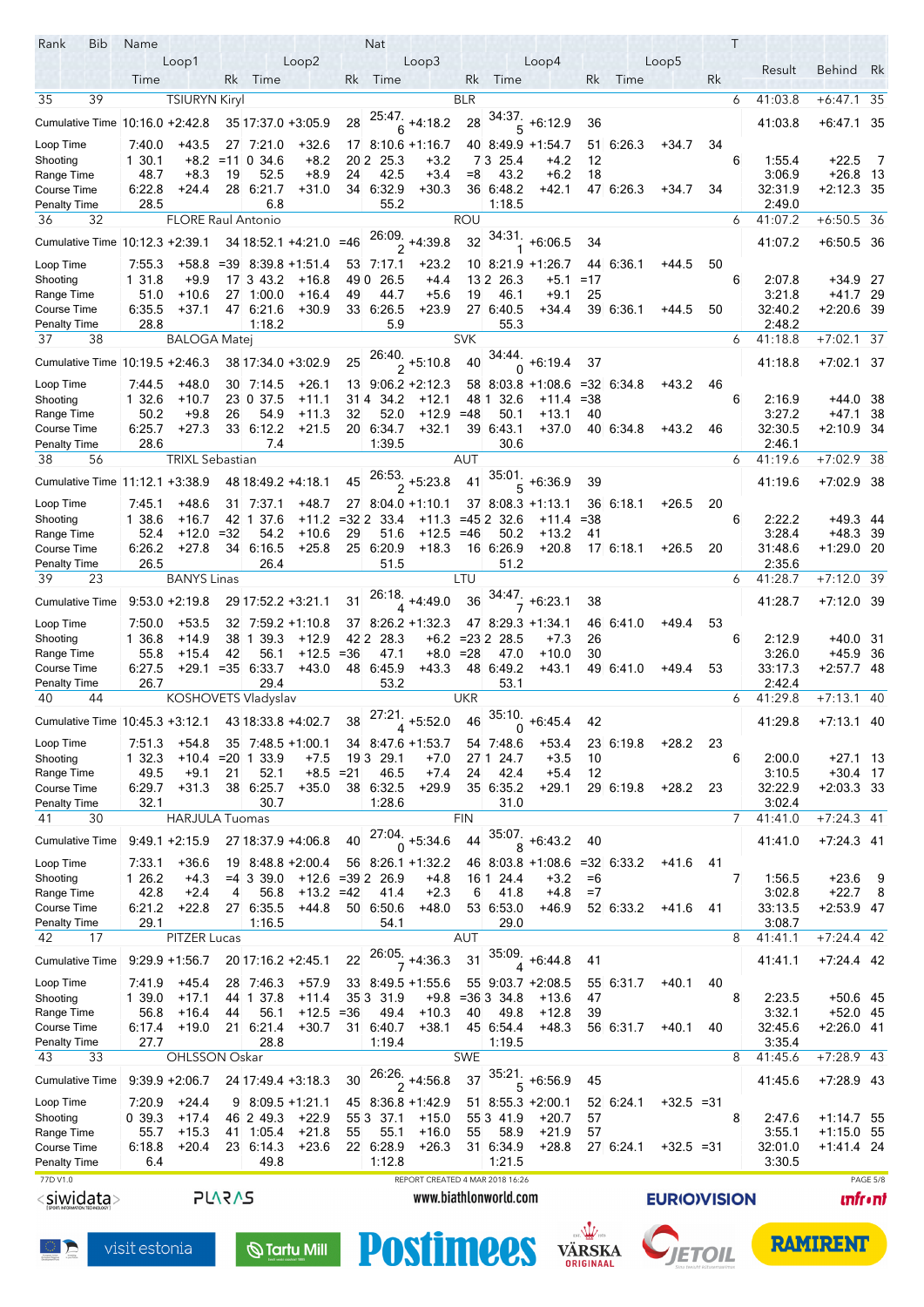| Rank<br>Bib                                        | Name             |                          |               |                                          |                        |            | <b>Nat</b>        |                                            |            |                         |                                            |          |                     |                     |    | $\top$ |                   |                              |                 |
|----------------------------------------------------|------------------|--------------------------|---------------|------------------------------------------|------------------------|------------|-------------------|--------------------------------------------|------------|-------------------------|--------------------------------------------|----------|---------------------|---------------------|----|--------|-------------------|------------------------------|-----------------|
|                                                    |                  | Loop1                    |               |                                          | Loop2                  |            |                   | Loop3                                      |            |                         | Loop4                                      |          |                     | Loop5               |    |        | Result            | Behind Rk                    |                 |
|                                                    | Time             |                          | Rk            | Time                                     |                        | Rk         | Time              |                                            | Rk         | Time                    |                                            | Rk       | Time                |                     | Rk |        |                   |                              |                 |
| 44<br>41                                           |                  | <b>TRIEB Michael</b>     |               |                                          |                        |            |                   |                                            | <b>AUT</b> |                         |                                            |          |                     |                     |    | 5      | 41:52.4           | $+7:35.7$ 44                 |                 |
| Cumulative Time 10:18.4 +2:45.2                    |                  |                          |               | 36 19:25.2 +4:54.1                       |                        | 49         |                   | $\frac{27.47}{2}$ +6.17.8                  | 52         | .35:22<br>5             | $+6.57.9$                                  | 46       |                     |                     |    |        | 41:52.4           | $+7.35.7$ 44                 |                 |
| Loop Time                                          | 7:35.4           | $+38.9$                  | 21            |                                          | $9:06.8 + 2:18.4$      |            |                   | $57$ $8:22.0$ +1:28.1                      |            | 44 7:35.3               | +40.1                                      |          | 12 6:29.9           | $+38.3$             | 37 |        |                   |                              |                 |
| Shooting                                           | 029.2            | $+7.3$                   |               | $= 8$ 4 32.3                             | +5.9                   | $=121$     | 32.9              | $+10.8$                                    |            | =43 0 31.5              | $+10.3$                                    | 36       |                     |                     |    | 5      | 2:05.9            | $+33.0$ 25                   |                 |
| Range Time                                         | 47.1             | $+6.7$                   | 14            | 49.5                                     | $+5.9$                 | 13         | 51.6              | $+12.5$                                    | $=46$      | 49.2                    | $+12.2$                                    | 36       |                     |                     |    |        | 3.17.4            | $+37.3$ 25                   |                 |
| Course Time                                        | 6:42.2           | $+43.8 = 55$             |               | 6.30.8<br>1.46.5                         | $+40.1$                |            | 45 7:01.1<br>29.3 | $+58.5$                                    |            | 56 6:40.3               | $+34.2$                                    |          | 38 6:29.9           | $+38.3$             | 37 |        | 33:24.3<br>2:27.7 | $+3.04.7$ 50                 |                 |
| <b>Penalty Time</b><br>45<br>58                    | 6.1              | <b>MISE Edgars</b>       |               |                                          |                        |            |                   |                                            | LAT        | 5.8                     |                                            |          |                     |                     |    | 4      | 41:52.8           | $+7:36.1$ 45                 |                 |
|                                                    |                  |                          |               |                                          |                        |            |                   |                                            |            |                         |                                            |          |                     |                     |    |        |                   |                              |                 |
| Cumulative Time 11:32.5 +3:59.3                    |                  |                          |               | 54 19:57.6 +5:26.5                       |                        | 53         | .27:36<br>5       | $+6.07.1$                                  | 49         |                         | $\frac{35.35}{0}$ +7:10.4                  | 47       |                     |                     |    |        | 41:52.8           | +7:36.1 45                   |                 |
| Loop Time                                          |                  | $7:58.5 + 1:02.0$        |               | 45 8:25.1 +1:36.7                        |                        |            | 49 7:38.9         | +45.0                                      |            |                         | $= 21 \ 7:58.5 + 1:03.3$                   | 31       | 6:17.8              | $+26.2$             | 19 |        |                   |                              |                 |
| Shooting<br>Range Time                             | 1 40.3<br>57.0   | +18.4<br>$+16.6$         | 45            | $= 48$ 2 40.7<br>57.2                    | $+14.3$<br>$+13.6$     | 46 0<br>44 | 34.9<br>51.2      | +12.8<br>$+12.1$                           | 49 1<br>45 | 36.5<br>55.5            | +15.3<br>$+18.5$                           | 52<br>54 |                     |                     |    | 4      | 2:32.4<br>3:40.9  | $+59.5$ 51<br>$+1.00.8$ 48   |                 |
| Course Time                                        | 6:32.2           | $+33.8$                  |               | 45 6:31 0                                | $+40.3$                |            | 46 6:41.4         | $+38.8$                                    |            | 47 6:32.5               | $+26.4$                                    |          | 23 6:17.8           | $+26.2$             | 19 |        | 32:34.9           | $+2.15.3$ 37                 |                 |
| <b>Penalty Time</b>                                | 29.3             |                          |               | 56.9                                     |                        |            | 6.3               |                                            |            | 30.5                    |                                            |          |                     |                     |    |        | 2:03.0            |                              |                 |
| 46<br>59                                           |                  | AUSEYENKA Ilya           |               |                                          |                        |            |                   |                                            | <b>BLR</b> |                         |                                            |          |                     |                     |    | 3      | 41:55.5           | $+7:38.8$ 46                 |                 |
| Cumulative Time 11:44.9 +4:11.7                    |                  |                          |               | 55 19:44 6 +5:13.5                       |                        | 52         |                   | $\frac{27.43}{1}$ +6:13.7                  | 50         | $\frac{35.21}{2}$       | $+6.56.6$                                  | 44       |                     |                     |    |        | 41:55.5           | $+7.38.8$ 46                 |                 |
| Loop Time                                          |                  | 8:04.9 + 1:08.4          |               |                                          |                        |            |                   | 48 7:59.7 +1:11.3 =38 7:58.5 +1:04.6       |            | 30 7:38.1               | $+42.9$                                    |          | 14 6 34 3           | $+42.7$             | 44 |        |                   |                              |                 |
| Shooting                                           | 1 35.7           | +13.8                    |               | 33 1 33 4                                | $+7.0$                 | 16 1       | 28.8              | $+6.7$                                     |            | 25 0 27.8               | $+6.6$                                     | $= 23$   |                     |                     |    | 3      | 2:05.7            | $+32.8$ 24                   |                 |
| Range Time                                         | 52.3             | +11.9                    | 31            | 51.2                                     | $+7.6$                 | 18         | 47.3              | $+8.2$                                     | 30         | 46.2                    | $+9.2$                                     | 26       |                     |                     |    |        | 3.17.0            | $+36.9$ 24                   |                 |
| Course Time                                        | 6:43.7           | $+45.3$                  |               | 57 6:38.7                                | +48.0                  |            | 55 6:39.9         | $+37.3$                                    |            | 44 6 45 8               | $+39.7$                                    |          | 44 6 34 3           | +42.7               | 44 |        | 33:22.4           | +3:02.8 49                   |                 |
| <b>Penalty Time</b><br>47<br>43                    | 28.9             | <b>UNGUREANU Florin</b>  |               | 29.8                                     |                        |            | 31.3              |                                            | <b>ROU</b> | 6.1                     |                                            |          |                     |                     |    | 6      | 1:36.1<br>41:56.5 | $+7:39.8$ 47                 |                 |
|                                                    |                  |                          |               |                                          |                        |            |                   |                                            |            |                         |                                            |          |                     |                     |    |        |                   |                              |                 |
| Cumulative Time 11:16.6 +3:43.4                    |                  |                          |               | 50 18:46 0 +4:14.9                       |                        | 44         |                   | $\frac{27.29}{3}$ +5:59.9                  |            |                         | $\overline{47}$ $\overline{35.35}$ +7:11.2 | 48       |                     |                     |    |        | 41:56.5           | $+7.39.8$ 47                 |                 |
| Loop Time                                          |                  | $8:25.6 + 1:29.1$        |               | 53 7:29.4                                | $+41.0$                |            |                   | 21 8:43.3 +1:49.4                          |            |                         | 53 8:06.5 +1:11.3                          |          | 35 6:20 7           | $+29.1$             | 25 |        |                   |                              |                 |
| Shooting                                           | 2 38.5           | $+16.6$                  |               | 41 0 38.2                                | $+11.8$                | 373        | 38.3              | $+16.2$                                    | 56 1       | 36.6                    | $+15.4$                                    | 53       |                     |                     |    | 6      | 2:31.6            | +58.7 49                     |                 |
| Range Time<br>Course Time                          | 57.5<br>6.37.0   | $+17.1$<br>$+38.6$       | 49            | 56.4<br>50 6:26 7                        | $+12.8$<br>$+36.0$     | 40         | 57.4<br>40 6.27 0 | $+18.3$<br>$+24.4$                         | 57         | 55.2<br>28 6.43.3       | $+18.2$<br>$+37.2$                         | 53       | 42 6:20 7           | $+29.1$             | 25 |        | 3:46.5<br>32:34.7 | $+1.06.4$ 53<br>$+2.151$ 36  |                 |
| <b>Penalty Time</b>                                | 51.1             |                          |               | 6.3                                      |                        |            | 1:18.9            |                                            |            | 28.0                    |                                            |          |                     |                     |    |        | 2:44.3            |                              |                 |
| 37<br>48                                           |                  | <b>JOHNSON Cody</b>      |               |                                          |                        |            |                   |                                            | <b>USA</b> |                         |                                            |          |                     |                     |    | 5      | 41:56.7           | +7:40.0 48                   |                 |
| Cumulative Time 10:50.6 +3:17.4                    |                  |                          |               | 44 18:33.2 +4:02.1                       |                        | 37         |                   | $\frac{27.03}{2}$ +5.33.8                  | 43         | 35:18.                  | $+6.53.8$                                  | 43       |                     |                     |    |        | 41:56.7           | $+7.40.0$ 48                 |                 |
|                                                    |                  |                          |               |                                          |                        |            |                   |                                            |            | $\overline{\mathbf{A}}$ |                                            |          |                     |                     |    |        |                   |                              |                 |
| Loop Time<br>Shooting                              | 2 31.1           | 8:19.6 +1:23.1<br>$+9.2$ |               | 52 7:42.6<br>16 0 35.3                   | $+54.2$<br>$+8.9$      | 24 2       | 35.3              | $31 \quad 8.30.0 \quad +1.36.1$<br>$+13.2$ | 50 1       | 34.9                    | 48 8:15.2 +1:20.0<br>$+13.7$               | 48       | 40 6:38.3           | $+46.7$             | 51 | 5      | 2:16.6            | +43.7 37                     |                 |
| Range Time                                         | 48.3             | $+7.9$                   | =16           | 52.7                                     | $+9.1$                 | 25         | 54.9              | $+15.8$                                    | 54         | 53.3                    | $+16.3$                                    | 48       |                     |                     |    |        | 3:29.2            | $+49.1$ 40                   |                 |
| Course Time                                        | 6:38.4           | $+40.0$                  |               | 52 6:43.8                                | $+53.1$                | 56         | 6:41.0            | $+38.4$                                    |            | 46 6.52.2               | +46.1                                      |          | 51 6:38.3           | $+46.7$             | 51 |        | 33:33.7           | $+3.14.1$ 52                 |                 |
| <b>Penalty Time</b>                                | 52.9             |                          |               | 6.1                                      |                        |            | 54.1              |                                            |            | 29.7                    |                                            |          |                     |                     |    |        | 2:22.8            |                              |                 |
| 49<br>36                                           |                  | RIVAIL Hugo              |               |                                          |                        |            |                   |                                            | <b>FRA</b> |                         |                                            |          |                     |                     |    | 7      | 42:13.1           | $+7:56.4$ 49                 |                 |
| Cumulative Time 10:19.2 +2:46.0 37 18:43.7 +4:12.6 |                  |                          |               |                                          |                        | 43         |                   | $26:36$ +5:06.7                            |            |                         | $39^{35.42}$ , +7.17.6                     | 49       |                     |                     |    |        | 42:13.1           | $+7.56.4$ 49                 |                 |
| Loop Time                                          | 7:50.2           | $+53.7$                  |               | 33 8:24 5 +1:36.1                        |                        |            | 48 7:52.4         | $+58.5$                                    |            |                         | 29 9:06.1 +2:10.9                          |          | 56 6:30.9           | $+39.3$             | 38 |        |                   |                              |                 |
| Shooting                                           | 1 32.4           | $+10.5$                  |               | 22 2 38.0                                | $+11.6$                | 361        | 27.9              | $+5.8$                                     |            | 21 3 38.2               | $+17.0$                                    | 55       |                     |                     |    | 7      | 2:16.5            | +43.6 36                     |                 |
| Range Time                                         | 50.0             | $+9.6 = 24$              |               | 56.3                                     | $+12.7 = 38$           |            | 48.5              | $+9.4$                                     | $= 34$     | 56.6                    | $+19.6$                                    | 55       |                     |                     |    |        | 3:31.4            | $+51.3$ 43                   |                 |
| Course Time<br><b>Penalty Time</b>                 | 6:31.1<br>29.1   | $+32.7$                  |               | 41 6:30.4<br>57.8                        | $+39.7$                |            | 44 6:33.1<br>30.8 | $+30.5$                                    |            | 37 6:44.5<br>1:25.0     | $+38.4$                                    |          | 43 6:30.9           | $+39.3$             | 38 |        | 32:50.0<br>3:22.7 | $+2:30.4$ 43                 |                 |
| 50<br>35                                           |                  | <b>TUMLER Peter</b>      |               |                                          |                        |            |                   |                                            | <b>ITA</b> |                         |                                            |          |                     |                     |    | 7      | 42:23.5           | $+8:06.8$ 50                 |                 |
| <b>Cumulative Time</b>                             |                  | $9:55.9 + 2:22.7$        |               | 30 18:10 4 +3:39.3                       |                        | 35         | 27:12.<br>5       | $+5.43.1$                                  | 45         | 35:48.                  | $+7:24.0$                                  | 50       |                     |                     |    |        | 42:23.5           | +8:06.8 50                   |                 |
|                                                    |                  |                          |               |                                          |                        |            |                   |                                            |            |                         |                                            |          |                     |                     |    |        |                   |                              |                 |
| Loop Time<br>Shooting                              | 7.27.9<br>0 32.3 | $+31.4$                  |               | 12 8:14 5 +1:26.1<br>$+10.4 = 20$ 2 41.6 | $+15.2$                |            | 47 3 32.8         | 47 9:02.1 +2:08.2                          |            | $+10.7$ =40 2 45.0      | $57$ 8:36.1 +1:40.9<br>$+23.8$             | 58       | 48 6:34.9           | $+43.3$             | 47 | 7      | 2:31.7            | +58.8 50                     |                 |
| Range Time                                         | 50.0             |                          | $+9.6 = 24$   | 59.7                                     | $+16.1$                | 48         | 52.0              |                                            |            | $+12.9$ =48 1.04.1      | $+27.1$                                    | 58       |                     |                     |    |        | 3:45.8            | $+1:05.7$ 52                 |                 |
| Course Time                                        | 6:31.5           |                          |               | $+33.1 = 42$ 6:20.7                      | $+30.0$                |            | 29 6:47.5         | +44.9                                      |            | 51 6:35.8               |                                            |          | $+29.7 = 30$ 6:34.9 | $+43.3$             | 47 |        | 32:50.4           | $+2:30.8$ 44                 |                 |
| <b>Penalty Time</b>                                | 6.4              |                          |               | 54.1                                     |                        |            | 1:22.6            |                                            |            | 56.2                    |                                            |          |                     |                     |    |        | 3:19.3            |                              |                 |
| 51<br>60                                           |                  | <b>SALUTT Nico</b>       |               |                                          |                        |            |                   |                                            | SUI        |                         |                                            |          |                     |                     |    | 5      | 43:09.3           | $+8:52.6$ 51                 |                 |
| Cumulative Time 11:21.9 +3:48.7                    |                  |                          |               | 51 20:03.6 +5:32.5                       |                        | 54         |                   | $\frac{28:27}{0}$ +6:57.6                  | 55         | 36:36.<br>0             | $+8.11.4$                                  | 51       |                     |                     |    |        | 43:09.3           | $+8:52.6$ 51                 |                 |
| Loop Time                                          | 7:36.9           | $+40.4$                  |               | 22 8:41.7 +1:53.3                        |                        |            |                   | 54 8:23.4 +1:29.5                          |            |                         | 45 8:09.0 +1:13.8                          |          | 37 6:33.3           | $+41.7$             | 42 |        |                   |                              |                 |
| Shooting                                           | 0 34.5           | $+12.6$                  |               | 29 3 37.6                                | $+11.2$                | $= 321$    | 26.7              | $+4.6$                                     |            | 14 1 29 3               | $+8.1$                                     | 30       |                     |                     |    | 5      | 2:08.1            | $+35.2$ 28                   |                 |
| Range Time                                         | 52.1             | $+11.7$                  | 30            | 54.3                                     | $+10.7$                | 30         | 43.7              | $+4.6$                                     | 11         | 45.6                    | $+8.6$                                     | 23       |                     |                     |    |        | 3:15.7            | $+35.6$ 23                   |                 |
| Course Time                                        | 6:39.2           | $+40.8$                  |               | 53 6:24.8                                | $+34.1$                |            |                   | $37$ 7.08.8 +1.06.2                        |            | 58 6:53.9               | $+47.8$                                    |          | 55 6:33.3           | $+41.7$             | 42 |        | 33:40.0           | $+3:20.4$ 53                 |                 |
| <b>Penalty Time</b><br>52<br>46                    | 5.6              | SJOKVIST Henning         |               | 1:22.6                                   |                        |            | 30.9              |                                            | <b>SWE</b> | 29.5                    |                                            |          |                     |                     |    | 7      | 2:28.6<br>43:19.5 | $+9:02.8$ 52                 |                 |
|                                                    |                  |                          |               |                                          |                        |            |                   |                                            |            | 36:44.                  |                                            |          |                     |                     |    |        |                   |                              |                 |
| Cumulative Time 11:47.0 +4:13.8                    |                  |                          |               | 56 20:21.2 +5:50.1                       |                        | 55         |                   | $\frac{28.33}{3}$ +7:03.9                  | 56         |                         | $+8.19.5$                                  | 53       |                     |                     |    |        | 43:19.5           | +9:02.8 52                   |                 |
| Loop Time                                          |                  | $8.48.0 + 1.51.5$        |               | 55 8:34.2 +1:45.8                        |                        |            |                   | 52 8.12.1 +1.18.2                          |            |                         | 41 8:10.8 +1:15.6                          |          | 38 6:35.4           | $+43.8$             | 49 |        |                   |                              |                 |
| Shooting                                           | 340.7            |                          |               | $+18.8 = 51$ 2 48.7                      | $+22.3$                |            | 54 1 36.2         | $+14.1$                                    |            | 53 1 35.4               | +14.2 =49                                  |          |                     |                     |    | 7      | 2:41.0            | +1:08.1 54                   |                 |
| Range Time<br>Course Time                          | 59.4<br>6:33.6   | $+35.2$                  |               | $+19.0 = 53$ 1:04.2<br>46 6:37.9         | $+20.6$<br>$+47.2$     | 52         | 53.5<br>53 6:50.5 | $+14.4$<br>$+47.9$                         | 53         | 53.7<br>52 6:49.1       | $+16.7 = 49$<br>$+43.0$                    |          | 48 6:35.4           | $+43.8$             | 49 |        | 3:50.8<br>33:26.5 | $+1.10.7$ 54<br>$+3:06.9$ 51 |                 |
| <b>Penalty Time</b>                                | 1:15.0           |                          |               | 52.1                                     |                        |            | 28.1              |                                            |            | 28.0                    |                                            |          |                     |                     |    |        | 3:03.2            |                              |                 |
| 77D V1.0                                           |                  |                          |               |                                          |                        |            |                   | REPORT CREATED 4 MAR 2018 16:26            |            |                         |                                            |          |                     |                     |    |        |                   |                              | PAGE 6/8        |
| <siwidata></siwidata>                              |                  |                          | <b>PLARAS</b> |                                          |                        |            |                   |                                            |            | www.biathlonworld.com   |                                            |          |                     | <b>EURIO)VISION</b> |    |        |                   |                              | <b>unfr</b> •nt |
|                                                    |                  |                          |               |                                          |                        |            |                   |                                            |            |                         |                                            |          |                     |                     |    |        |                   |                              |                 |
|                                                    |                  |                          |               |                                          |                        |            |                   |                                            |            |                         |                                            |          |                     |                     |    |        |                   | <b>RAMIRENT</b>              |                 |
|                                                    | visit estonia    |                          |               |                                          | $\mathbb Q$ Tartu Mill |            |                   | <b>Postimees</b>                           |            |                         |                                            | VÄRSKA   |                     |                     |    |        |                   |                              |                 |
|                                                    |                  |                          |               |                                          |                        |            |                   |                                            |            |                         |                                            |          |                     |                     |    |        |                   |                              |                 |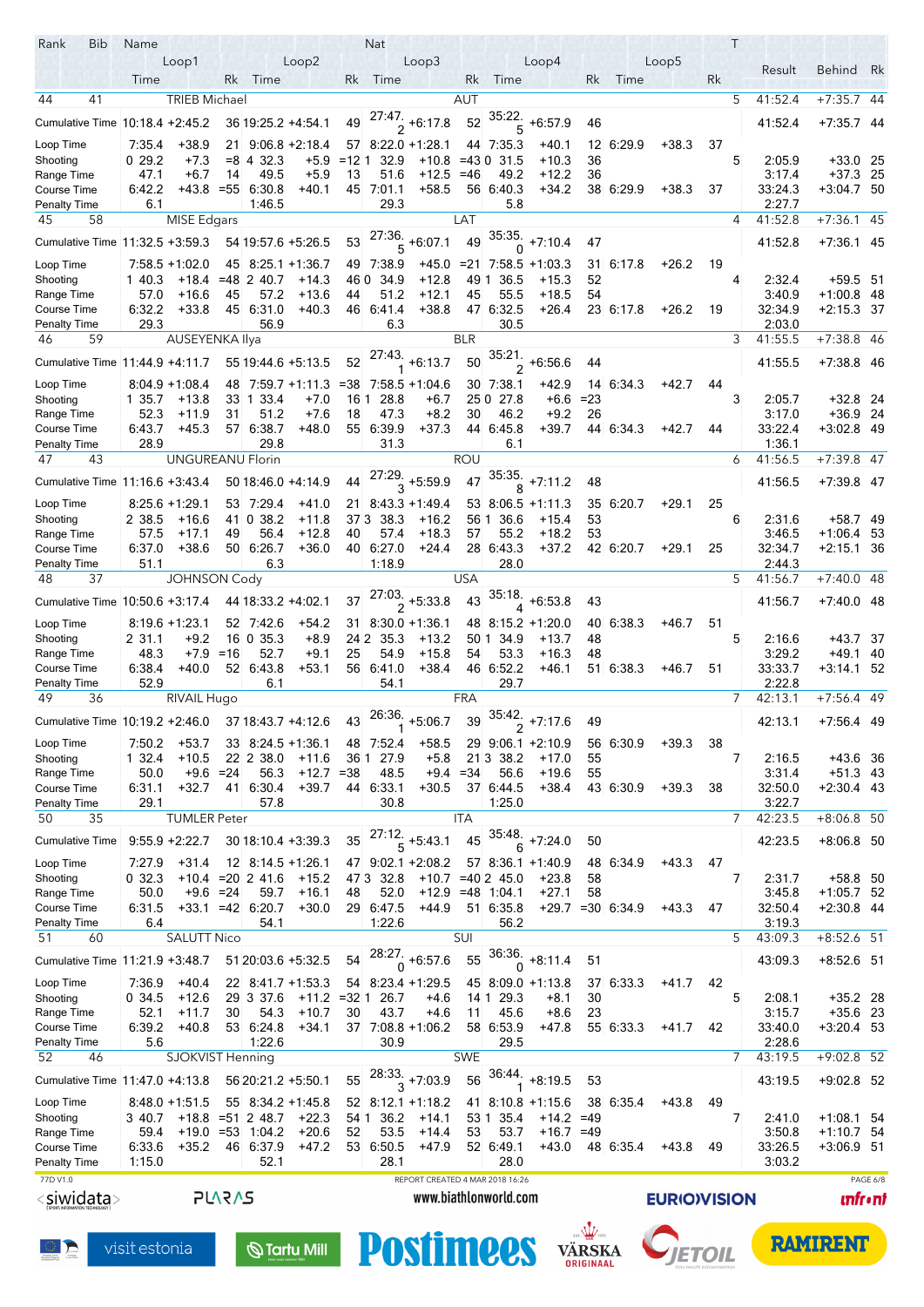| Rank<br>Bib                               | Name                |                              |              |                                            |                    |            | <b>Nat</b>          |                                      |            |                       |                                   |             |           |                          |    | Τ              |                   |                            |     |
|-------------------------------------------|---------------------|------------------------------|--------------|--------------------------------------------|--------------------|------------|---------------------|--------------------------------------|------------|-----------------------|-----------------------------------|-------------|-----------|--------------------------|----|----------------|-------------------|----------------------------|-----|
|                                           |                     | Loop1                        |              |                                            | Loop2              |            |                     | Loop3                                |            |                       | Loop4                             |             |           | Loop5                    |    |                | Result            | Behind Rk                  |     |
|                                           | Time                |                              | Rk           | Time                                       |                    | Rk         | Time                |                                      | Rk         | Time                  |                                   | Rk          | Time      |                          | Rk |                |                   |                            |     |
| 49<br>53                                  |                     | <b>TELEN Serhiy</b>          |              |                                            |                    |            |                     |                                      | <b>UKR</b> |                       |                                   |             |           |                          |    | $\overline{7}$ | 43:39.7           | $+9:23.0$ 53               |     |
| Cumulative Time 11:30.4 +3:57.2           |                     |                              |              | 53 19 42 9 +5 11 8                         |                    | 51         |                     | $\frac{27.44}{7}$ +6.15.3            | 51         |                       | $\frac{36:40}{7}$ +8:16.1         | 52          |           |                          |    |                | 43:39.7           | $+9.23.0$ 53               |     |
| Loop Time                                 |                     | $8:27.4 + 1:30.9$            |              | 54 8:12.5 +1:24.1                          |                    |            |                     | 46 8:01.8 +1:07.9                    |            |                       | 33 8:56.0 +2:00.8                 |             |           | 53 6.59 0 +1:07.4        | 57 |                |                   |                            |     |
| Shooting<br>Range Time                    | 2 35.6<br>53.2      | $+13.7$<br>+12.8             | 32<br>$= 35$ | 1 47.5<br>1:05.2                           | $+21.1$<br>$+21.6$ | 52 1<br>54 | 28.3<br>44.3        | $+6.2$<br>$+5.2$                     | $=15$      | $= 2333330.1$<br>48.8 | +8.9<br>+11.8                     | 32<br>$=34$ |           |                          |    | 7              | 2:21.5<br>3.31.5  | +48.6 43<br>$+51.4$ 44     |     |
| Course Time                               | 6:38.0              | $+39.6$                      |              | 51 6:37.2                                  | $+46.5$            |            | 52 6:47.0           | +44.4                                |            | 50 6:45.9             | $+39.8$                           |             |           | 45 6:59 0 +1:07.4        | 57 |                | 33 47 1           | $+3.27.5$ 55               |     |
| <b>Penalty Time</b>                       | 56.2                |                              |              | 30.1                                       |                    |            | 30.5                |                                      |            | 1:21.3                |                                   |             |           |                          |    |                | 3:18.1            |                            |     |
| 54<br>48                                  |                     | <b>NAGLIC Luka</b>           |              |                                            |                    |            |                     |                                      | <b>SLO</b> |                       |                                   |             |           |                          |    | 8              | 44:01.8           | $+9:45.1$                  | -54 |
| Cumulative Time 10:27.1 +2:53.9           |                     |                              |              | 40 18:56.2 +4:25.1                         |                    | 48         |                     | $\frac{27:34}{0}$ +6:04.6            | 48         | 37:05.<br>6           | $+8.41.0$                         | 54          |           |                          |    |                | 44.01.8           | +9:45.1 54                 |     |
| Loop Time                                 | 7.24.1              | $+27.6$                      |              | 11 8:29 1 +1:40 7                          |                    |            |                     | 50 8:37 8 +1:43.9                    |            |                       | 52 9:31.6 +2:36.4                 |             |           | $58$ 6:56.2 +1:04.6 = 54 |    |                |                   |                            |     |
| Shooting                                  | 0 29.2              | $+7.3$                       |              | $= 8$ 2 30.9                               | +4.5               |            | 32.3<br>82          | $+10.2$                              | 394        | 29.1                  | +7.9                              | $=27$       |           |                          |    | 8              | 2:01.5            | $+28.6$ 18                 |     |
| Range Time<br>Course Time                 | 46.8<br>6:31.5      | $+6.4$<br>$+33.1$            | $=9$         | 49.9<br>$= 42 \quad 6.44.9$                | $+6.3$<br>$+54.2$  | 14         | 48.9<br>57 6:53.8   | $+9.8$<br>$+51.2$                    | $= 37$     | 46.9<br>55 6.57.4     | $+9.9$<br>$+51.3$                 | 29          |           | $57$ 6:56.2 +1:04.6 =54  |    |                | 3.12.5<br>34:03.8 | $+32.4$ 20<br>$+3.44.2$ 56 |     |
| <b>Penalty Time</b>                       | 5.8                 |                              |              | 54.3                                       |                    |            | 55.1                |                                      |            | 1:47.3                |                                   |             |           |                          |    |                | 3:42.5            |                            |     |
| 55<br>47                                  |                     | VELCHEV Petar                |              |                                            |                    |            |                     |                                      | BUL        |                       |                                   |             |           |                          |    | 5              | 44:09.2           | $+9:52.5$ 55               |     |
| Cumulative Time 11:06.7 +3:33.5           |                     |                              |              | 47 19:37 8 +5:06.7                         |                    | 50         |                     | $\frac{28.08}{6}$ +6:39.2            | 53         | 37:12.                | $+8.47.4$                         | 55          |           |                          |    |                | 44:09.2           | $+9.52.5$ 55               |     |
| Loop Time                                 |                     | $8:06.7 +1:10.2$             |              | 50 8:31 1 + 1:42 7                         |                    |            |                     | $51$ 8:30.8 +1:36.9                  |            |                       | 50 9:03.4 +2:08.2                 |             |           | 54 6:57.2 +1:05.6        | 56 |                |                   |                            |     |
| Shooting                                  | 1 35.4              | $+13.5$                      | 31 1         | 37.0                                       | $+10.6$            | 301        | 31.4                | $+9.3$                               |            | $= 342$ 31.3          | $+10.1$                           | 35          |           |                          |    | 5              | 2:15.1            | $+42.2$ 32                 |     |
| Range Time                                | 53.5                | $+13.1$                      | 38           | 53.8                                       | $+10.2$            | 28         | 48.9                | +9.8                                 | $= 37$     | 50.4                  | $+13.4$                           | 42          |           |                          |    |                | 3.26.6            | +46.5 37                   |     |
| Course Time<br><b>Penalty Time</b>        | 6:43.9<br>29.3      | $+45.5$                      |              | 58 7 07 6 +1 16 9<br>29.7                  |                    | 59         | 31.8                | $7:10.1 + 1:07.5$                    |            | 54.2                  | 59 7.18.8 +1.12.7                 |             |           | 59 6.57.2 +1.05.6        | 56 |                | 35:17.6<br>2:25.0 | +4:58.0 58                 |     |
| 56<br>51                                  |                     | <b>NICASE Mattia</b>         |              |                                            |                    |            |                     |                                      | <b>ITA</b> |                       |                                   |             |           |                          |    | 8              | 44:45.1           | $+10:28.4$ 56              |     |
| Cumulative Time 10:45.0 +3:11.8           |                     |                              |              | 42 20:25.6 +5:54.5                         |                    | 56         |                     | $\frac{28:24}{5}$ +6:55.1            | 54         |                       | $38:10$ +9:45.5                   | 57          |           |                          |    |                | 44:45.1           | $+10.28.4$ 56              |     |
| Loop Time                                 | 7.33.0              | $+36.5$                      |              | 18 9:40.6 +2:52.2                          |                    |            |                     | 59 7:58.9 +1:05.0                    |            |                       | 31 9:45.6 +2:50.4                 |             | 59 6:35.0 | $+43.4$                  | 48 |                |                   |                            |     |
| Shooting                                  | 0.39.2              | $+17.3$                      |              | 45 $2^{2.08}$ +1.41.8                      |                    | 591        | 40.1                | $+18.0$                              |            | 575 40.8              | $+19.6$                           | 56          |           |                          |    | 8              | 4 08 3            | $+2:35.4$ 59               |     |
| Range Time                                | 57.2                |                              |              | $+16.8$ =46 2.25.9 +1.42.3                 |                    | 59         | 55.7                | $+16.6$                              | 56         | 58.8                  | $+21.8$                           | 56          |           |                          |    |                | 5.17.6            | $+2:37.5$ 59               |     |
| <b>Course Time</b>                        | 6.30.0              | $+31.6$                      |              | 39 6:21.5                                  | $+30.8$            |            | 32 6:33.6           | $+31.0$                              |            | 38 6:37.2             | $+31.1$                           |             | 34 6:35.0 | $+43.4$                  | 48 |                | 32:37.3           | $+2.17.7$ 38               |     |
| <b>Penalty Time</b>                       | 5.8                 |                              |              | 53.2                                       |                    |            | 29.6                |                                      |            | 2:09.6                |                                   |             |           |                          |    |                | 3:38.2            |                            |     |
| 57<br>54                                  |                     | SANCHEZ Teo                  |              |                                            |                    |            |                     |                                      | <b>CAN</b> |                       |                                   |             |           |                          |    | 5              | 44:49.2           | $+10:32.5$ 57              |     |
| Cumulative Time 13:32.0 +5:58.8           |                     |                              |              | 59 21:02.7 +6:31.6                         |                    | 57         |                     | $29.05$ <sub>+7:35.7</sub>           | 57         | .37.47<br>5           | $+9.22.9$                         | 56          |           |                          |    |                |                   | 44:49.2 +10:32.5 57        |     |
| Loop Time                                 | $10:13.0 + 3:16.5$  |                              |              | 59 7:30 7                                  | $+42.3$            |            |                     | 22 8:02.4 +1:08.5 =35 8:42.4 +1:47.2 |            |                       |                                   |             |           | 49 7:01.7 +1:10.1        | 58 |                |                   |                            |     |
| Shooting                                  | 1 32.9              | $+11.0$                      |              | 24 0 33.0                                  | $+6.6$             | 151        | 25.5                | $+3.4$                               |            | 9 3 3 4 1             | $+12.9$                           | 46          |           |                          |    | 5              | 2:05.5            | $+32.6$ 23                 |     |
| Range Time<br>Course Time                 | 53.7                | $+13.3$<br>$8:50.0 + 2:51.6$ | 39           | 50.9<br>59 6:34.1                          | $+7.3$<br>$+43.4$  | $=16$      | 45.7<br>49 6:46.6   | $+6.6$<br>$+44.0$                    | 22         | 54.0<br>49 6:53.1     | $+17.0$<br>$+47.0$                | 51          |           | 53 7:01.7 +1:10.1        | 58 |                | 3:24.3<br>36:05.5 | $+44.2$ 31<br>+5:45.9 59   |     |
| <b>Penalty Time</b>                       | 29.3                |                              |              | 5.7                                        |                    |            | 30.1                |                                      |            | 55.3                  |                                   |             |           |                          |    |                | 2:00.4            |                            |     |
| 58<br>53                                  |                     | <b>KOLL Jurgen</b>           |              |                                            |                    |            |                     |                                      | <b>EST</b> |                       |                                   |             |           |                          |    | 9              |                   | 45:08.2 +10:51.5 58        |     |
| Cumulative Time 12:22.2 +4:49.0           |                     |                              |              | 58 21:04.3 +6:33.2                         |                    | 58         |                     | $\frac{29.59}{7}$ +8.30.3            | 58         | 38. TZ.<br>$\Omega$   | $+9.47.4$                         | 58          |           |                          |    |                |                   | 45:08.2 +10:51.5 58        |     |
| Loop Time                                 |                     | $9:03.2 + 2:06.7$            |              | 58 8.42.1 +1.53.7                          |                    |            |                     | 55 8 55 4 + 2:01.5                   |            |                       | 56 8:12.3 +1:17.1                 |             |           | $39$ 6.56.2 +1.04.6 = 54 |    |                |                   |                            |     |
| Shooting                                  | 3 46.2              | $+24.3$                      |              | 58 2 51.3                                  | $+24.9$            |            | 56 3 40.4           | $+18.3$                              |            | 58 1 30.4             | $+9.2$                            | 33          |           |                          |    | 9              | 2:48.3            | $+1:15.4$ 56               |     |
| Range Time                                | 1:03.7              | $+23.3$                      |              | 58 1:09.7                                  | $+26.1$            | 56         | 58.3                | $+19.2$                              | 58         | 48.8                  | $+11.8 = 34$                      |             |           |                          |    |                | 4:00.5            | $+1.20.4$ 56               |     |
| Course Time                               | 6:42.2              |                              |              | $+43.8$ = 55 6.38.1<br>54.3                | $+47.4$            |            | 54 6:35.5<br>1:21.6 | $+32.9$                              |            | 41 6:53.7<br>29.8     | $+47.6$                           |             |           | $54$ 6.56.2 +1.04.6 = 54 |    |                | 33.45.7<br>4.03.0 | $+3.26.1$ 54               |     |
| <b>Penalty Time</b><br>59<br>45           | 1.17.3              | <b>VALENTA Robert</b>        |              |                                            |                    |            |                     |                                      | <b>SVK</b> |                       |                                   |             |           |                          |    | 11             |                   | 47:16.3 +12:59.6 59        |     |
| Cumulative Time 11:58.0 +4:24.8           |                     |                              |              | 57 21:31.1 + 7:00.0                        |                    | 59         |                     | $\frac{30:38}{8}$ +9:09.4            | 59         |                       | 40:01. +11:36.                    | 59          |           |                          |    |                |                   | 47.16.3 +12.59.6 59        |     |
|                                           |                     |                              |              |                                            |                    |            |                     |                                      |            | 5                     | 9                                 |             |           |                          |    |                |                   |                            |     |
| Loop Time<br>Shooting                     | 3438                | $9:02.0 + 2:05.5$            |              | $57$ 9:33.1 +2:44.7<br>$+21.9 = 56$ 3 53.3 | +26.9              |            | 58 2 47.5           | 58 9.07.7 + 2.13.8<br>$+25.4$        |            | 59 3 35.4             | 59 9:22 7 +2:27 5<br>$+14.2 = 49$ |             |           | 57 7 14 8 + 1 23 2       | 59 | 11             | 3:00.0            | $+1:27.1$ 58               |     |
| Range Time                                | 1:03.3              | $+22.9$                      |              | $57$ 1:11.6                                | +28.0              |            | 58 1:05.3           | +26.2                                | 59         | 53.7                  | $+16.7 = 49$                      |             |           |                          |    |                | 4 13 9            | $+1.33.8$ 58               |     |
| Course Time                               | 6.36.0              | $+37.6$                      |              | 48 6:59.3 +1:08.6                          |                    |            |                     | 58 7:04.3 +1:01.7                    |            | 57 7:04.4             | $+58.3$                           |             |           | 58 7:14.8 +1:23.2        | 59 |                | 34.58.8           | +4:39.2 57                 |     |
| <b>Penalty Time</b>                       | 1.22.7              |                              |              | 1:22.2                                     |                    |            | 58.1                |                                      |            | 1:24.6                |                                   |             |           |                          |    |                | 5:07.6            |                            |     |
|                                           |                     |                              |              |                                            |                    |            |                     |                                      |            |                       |                                   |             |           |                          |    |                |                   |                            |     |
| <b>Jury Decisions</b><br>Time Adjustments |                     |                              |              |                                            |                    |            |                     |                                      |            |                       |                                   |             |           |                          |    |                |                   |                            |     |
|                                           | 54 SANCHEZ Teo      |                              |              |                                            |                    | CAN        |                     |                                      |            |                       |                                   |             |           |                          |    |                |                   |                            |     |
|                                           |                     |                              |              |                                            |                    |            |                     |                                      |            |                       |                                   |             |           |                          |    |                |                   |                            |     |
| Did not start                             |                     |                              |              |                                            |                    |            |                     |                                      |            |                       |                                   |             |           |                          |    |                |                   |                            |     |
| 50                                        | <b>VEIT Marinus</b> |                              |              |                                            |                    | <b>GER</b> |                     |                                      |            |                       |                                   |             |           |                          |    |                |                   |                            |     |
|                                           |                     |                              |              |                                            |                    |            |                     |                                      |            |                       |                                   |             |           |                          |    |                |                   |                            |     |